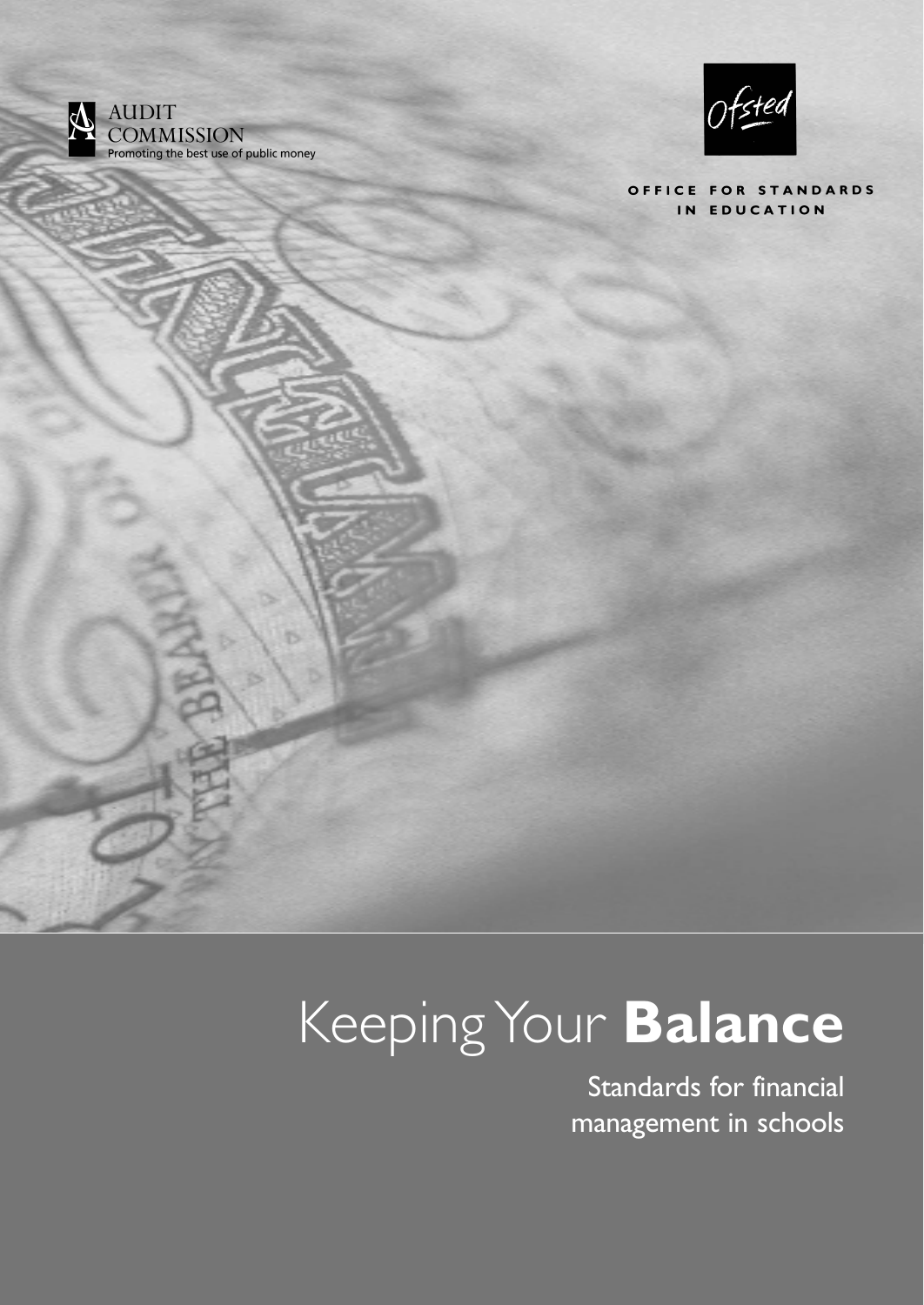

© Crown copyright 2000

First edition published 1993

Office for Standards in Education Alexandra House 33 Kingsway London WC1B 6SE

**Telephone: 020 7421 6800**

**Website: http//www.ofsted.gov.uk**

The Audit Commission 1 Vincent Square London SW1P 2PN

**Telephone: 020 7828 1212**

**Website: http//www.audit-commission.gov.uk**

#### **HM1 227**

This document or extracts from it may be freely reproduced for non-commercial educational purposes provided that any extracts quoted are reproduced verbatim without adaption, and on condition that the source and date are acknowledged.

Further copies of this booklet can be downloaded from the OFSTED Website, or may be obtained from the OFSTED Publications Centre, PO Box 6927, London E3 3NZ. Telephone 020 7510 0180.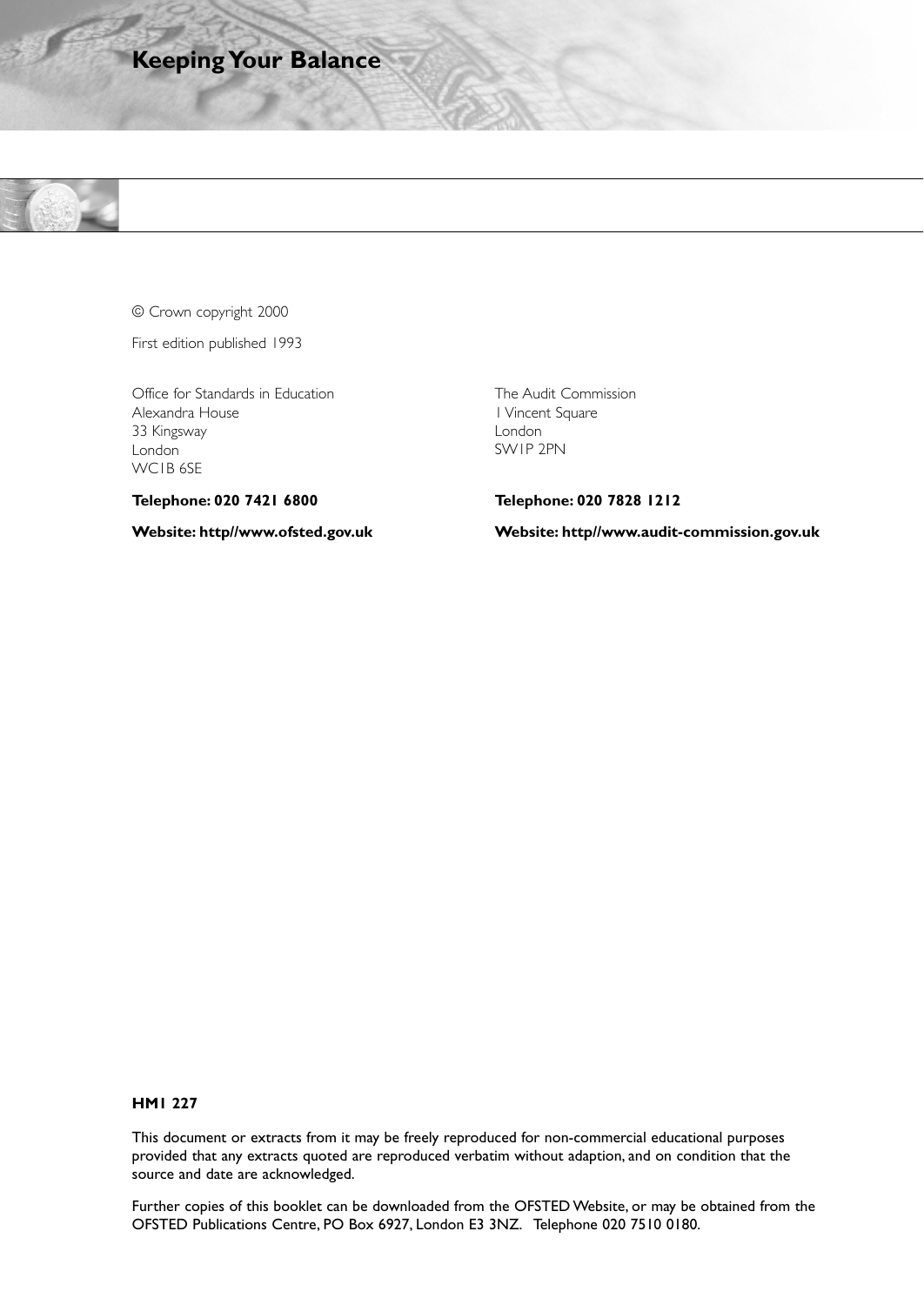## **Contents**



#### **Introduction 1**

Background Applying the standards The roles of governors and headteachers Audit arrangements and requirements Inspection arrangements and requirements

### **The standards 4**

| Governance                        | A |    |
|-----------------------------------|---|----|
| Financial planning                | B |    |
| <b>Budget monitoring</b>          | C |    |
| Purchasing                        | D |    |
| Internal controls                 |   |    |
| Financial controls                | E |    |
| Income                            | F |    |
| <b>Banking</b>                    | G |    |
| Payroll                           | н |    |
| Petty cash                        | J |    |
| Tax                               | К |    |
| Voluntary funds                   | L |    |
| <b>Assets and security</b>        |   |    |
| <b>Assets</b>                     | M |    |
| Insurance                         | N |    |
| Data security                     | P |    |
| Using the standards in schools    |   | 23 |
| Using the standards questionnaire |   |    |
|                                   |   |    |
| The diagnostic software           |   |    |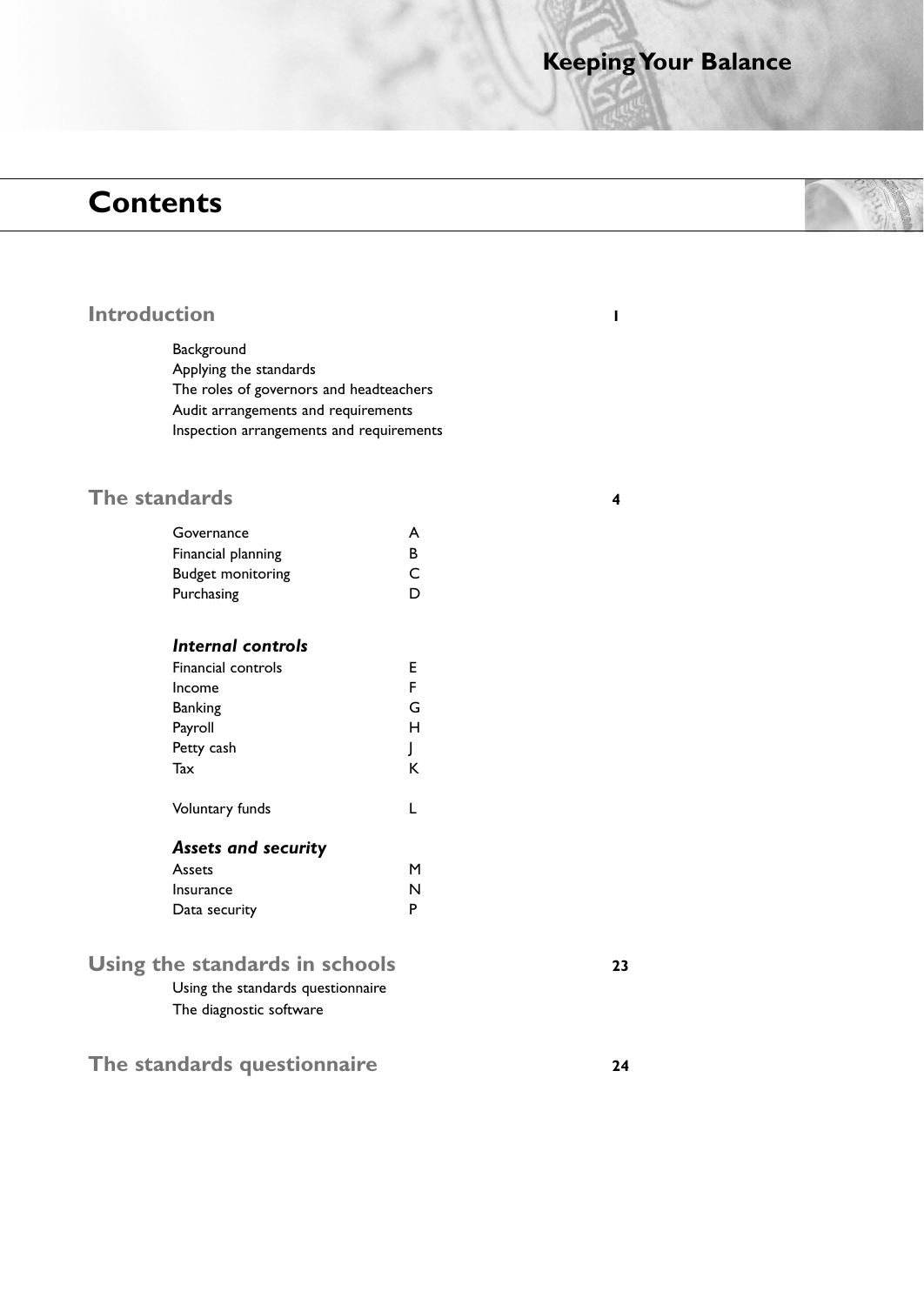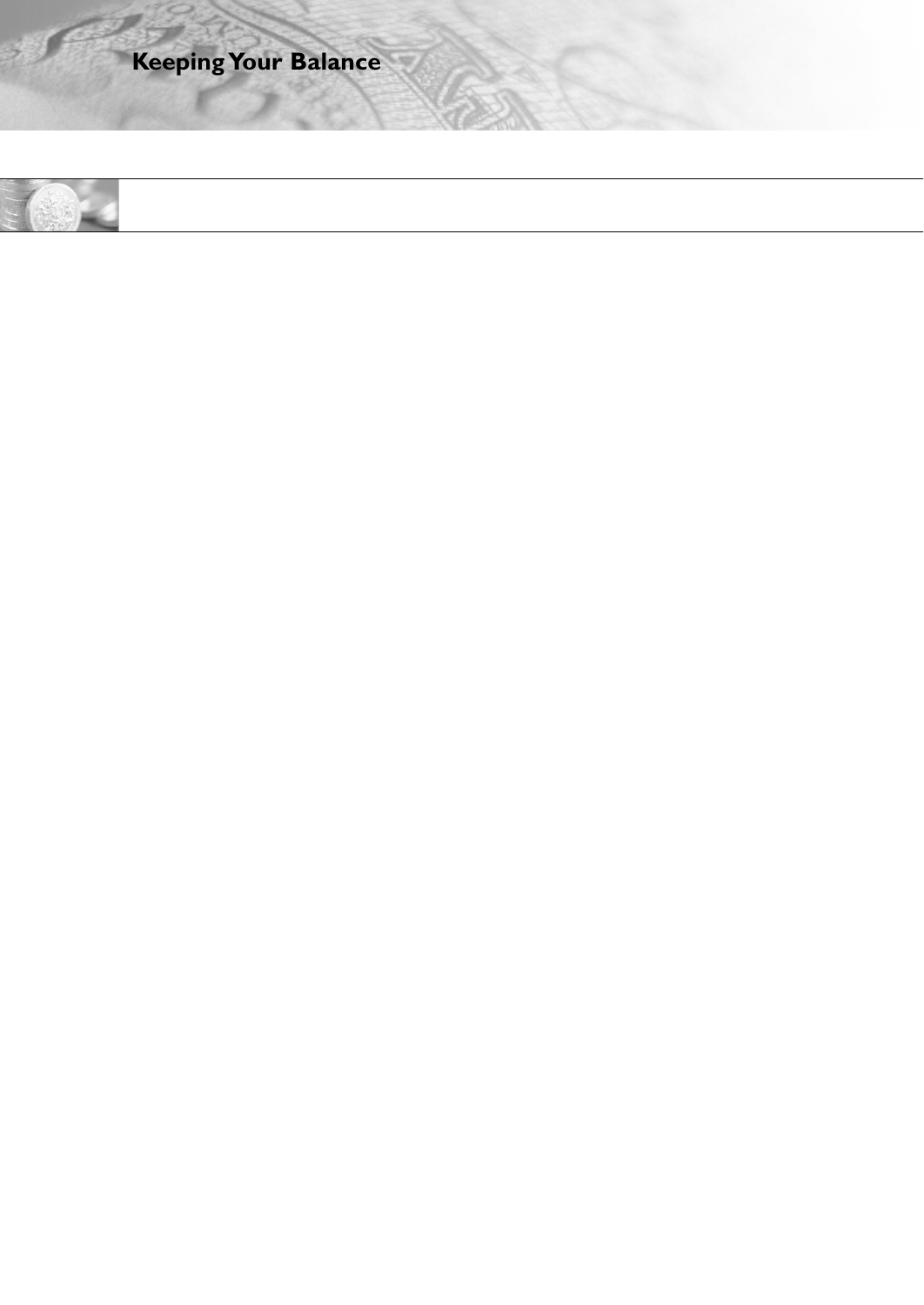## **Introduction**



#### **Background**

Sound financial management and controls are essential to schools because they provide an effective framework for financial planning and accountability and safeguard the use of public funds.

In 1993, the Office for Standards in Education (OFSTED) and the Audit Commission jointly published a set of standards for the administration and control of school finances called *Keeping Your Balance*. Both OFSTED and, for schools maintained by a local education authority (LEA), the Audit Commission have a remit to review schools' financial administration. This set of common standards had wide circulation and has been used extensively by schools, auditors and inspectors. Schools have welcomed the existence of this single set of standards and have made considerable use of the associated self-evaluation questionnaire.

This revised version of *Keeping Your Balance* has also been prepared jointly by OFSTED and the Audit Commission and has been developed from the first edition, following wide consultation with interested groups. It takes account of changes in the funding of schools since the first edition, especially the increased levels of delegation to schools that have been introduced through the School Standards and Framework Act 1998.

*Keeping Your Balance* sets out the principal elements of a sound approach to the administration and control of a school's funds. Many of the standards are based on legislation; others are based on accepted audit practice. The main purpose of the standards is to set out a framework of good practice to help schools establish and maintain robust financial systems. It also provides a framework for auditors and inspectors when they evaluate these arrangements.

*Keeping Your Balance* also provides schools with a revised self-evaluation questionnaire that can be used to identify strengths in financial administration and areas in which improvements are needed. This selfevaluation can be enhanced by the use of the new diagnostic software on the Internet which accompanies the standards. **The Finances Self-evaluation Tool** goes into greater detail than the questionnaire and uses responses to a series of questions to identify areas for improvement and produce an action plan for the school.

### **Applying the standards**

The principles of financial management, summarised here in 14 key areas, are the same in all types of schools. The way in which these principles are implemented, however, depends on two key factors:

- the size and organisation of each school;
- the specific financial regulations with which a school must comply.

A small primary school, for example, will find it hard to apply some of the controls which may be typical procedures in larger schools, particularly in the separation of duties. In such cases, the standard must be interpreted within the context of the school and the school must assess whether the controls in place are sufficient to meet the principles behind the standard.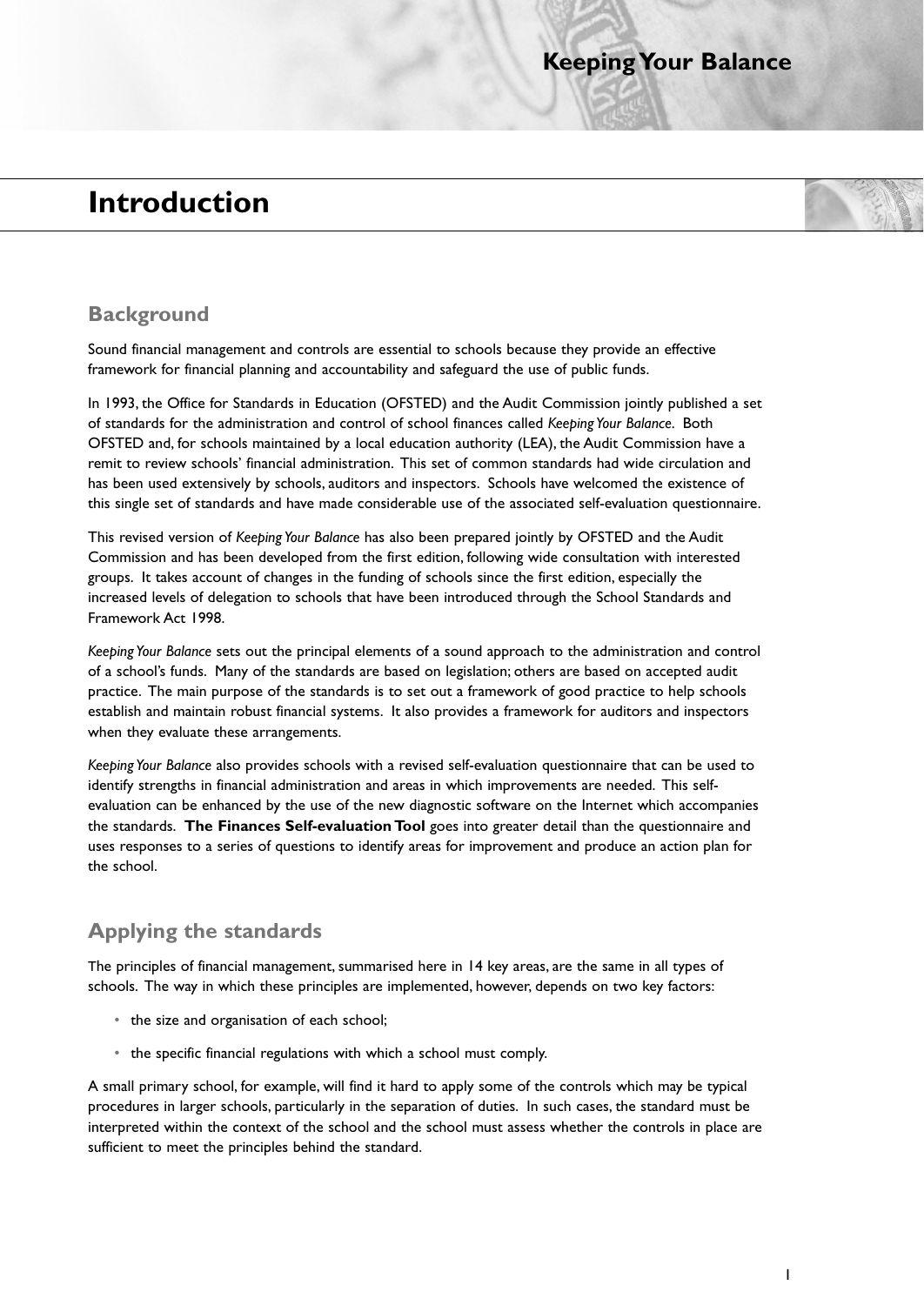

## **Introduction**

All schools maintained by an LEA must ensure that their financial arrangements comply with the current financial regulations, standing orders and schemes of delegation issued by their local authority. For this reason some of the controls in the standards may be provided in different schools by means other that those indicated here.The key point for evaluation is whether or not these alternative methods are effective in providing the same level of financial security.

#### **The roles of governors and headteachers**

The governing body has a statutory responsibility for the oversight of financial management in all schools with delegated budgets, and its role encompasses agreeing how the delegated budget is used. It is legally required to agree the school's annual budget plan. The role of governors is set out in the publication *A Guide to the Law for School Governors*, available from the Department for Education and Employment (DfEE) in different versions according to the category of school. In this publication, the term **governing body** is used to mean the full governing body or its committees, where responsibility can be delegated to a committee.

Similarly, the term **headteacher** is used to mean the headteacher or other member of the school's staff, where responsibility has been delegated to that member of staff. This has particular relevance to schools where a bursar, school business manager or school administrator undertakes much of the financial management.

#### **Audit arrangements and requirements**

The accounts of schools with delegated budgets are subject to regular internal audit and are available for inspection as necessary by the LEA's external auditor. Internal auditors review the management of the school's finances on behalf of the local authority. Local authority external auditors are appointed by the Audit Commission to assess the legality and regularity of financial affairs and to ensure that the authority has made proper arrangements to secure value for money.

In response to an audit:

- the governing body and staff of a school should give internal and external auditors access to such premises, documents and assets as the auditors consider necessary;
- the governing body and staff should provide auditors with any explanations they consider necessary;
- the headteacher should consider and respond promptly to recommendations in audit reports and report to the governing body the results of audits and any action to be taken by the school;
- the headteacher should immediately notify the auditors of any suspected irregularity.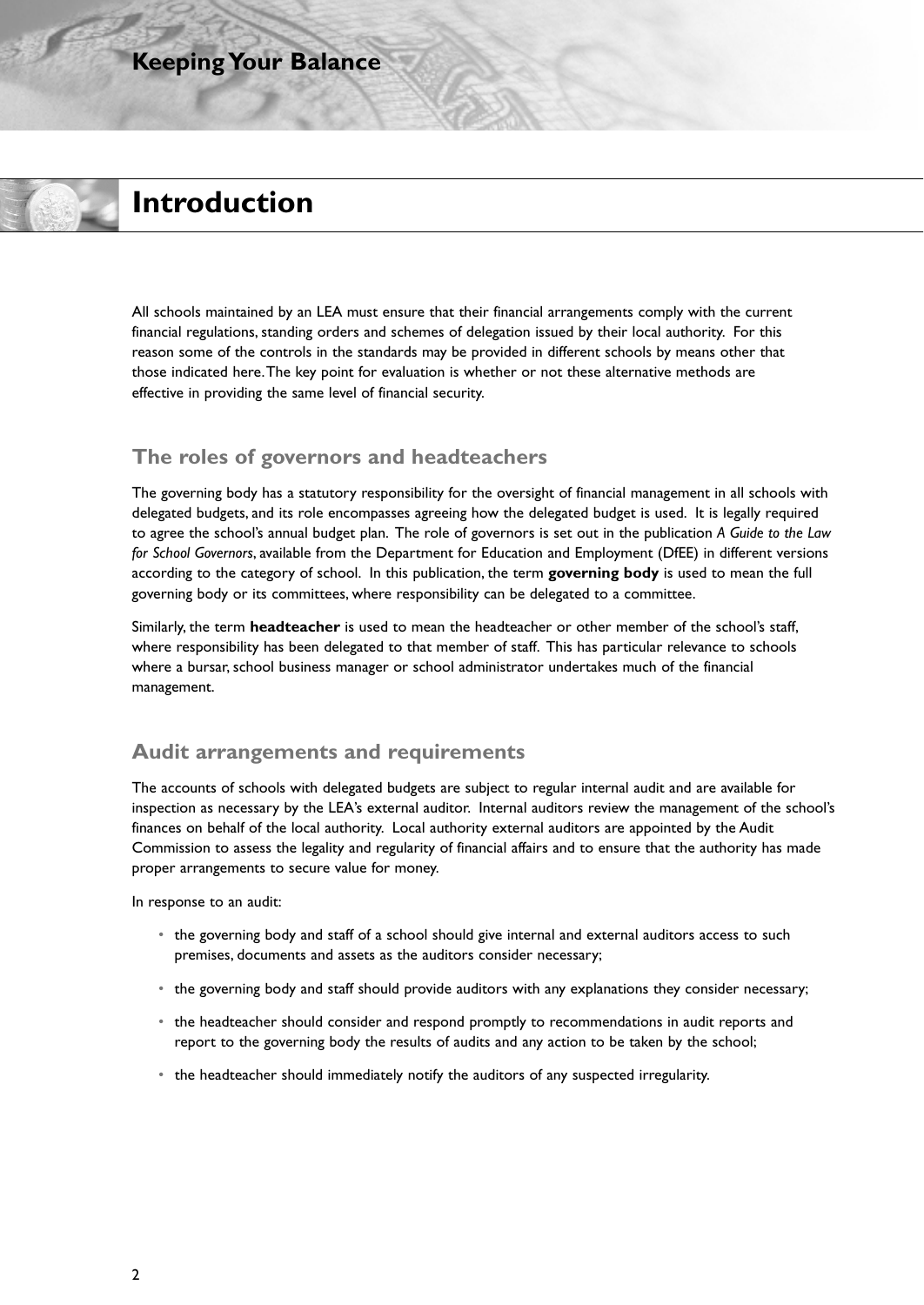## **Introduction**



#### **Inspection arrangements and requirements**

The School Inspections Act 1996 requires registered inspectors to report on 'whether the financial resources made available to the school are managed efficiently' when a school is inspected under the arrangements set out in section 10 of the Act.

In *Inspecting Schools*, the framework for the inspection of schools by registered inspectors, the efficiency of the school will be judged by reference to:

- the extent to which the school makes the best strategic use of its resources, including specific grants and additional funding, linking decisions to educational priorities;
- the extent to which the principles of best value are applied in the securing and use of resources and services.

In making these judgements, inspectors will consider the quality of financial management, the soundness of decisions and the effectiveness of financial control. Inspectors will take into account the arrangements made by the school to follow up any recommendations in the most recent auditor's report. Where it is available, they will also make use of the completed standards questionnaire (either the paper or Website version), particularly in relation to governance, financial planning and budget monitoring.

However, it is not the place of inspectors to conduct an audit of the school's finances. Inspectors should mainly be concerned with the strategic management of resources and the value for money obtained from their use. The essential differences between audit and inspection are set out in the *Handbook for Inspecting Schools* (separately for *Primary and Nursery Schools, Secondary Schools*, and *Special Schools and Pupil Referral Units*).

In response to an inspection:

- the governing body and staff should give inspectors access to such documents and financial information as they require;
- the governing body and the headteacher should consider and respond appropriately to any recommendations made by inspectors;
- the headteacher should notify the school's auditors of any suspected irregularity and inform the registered inspector where this has occurred.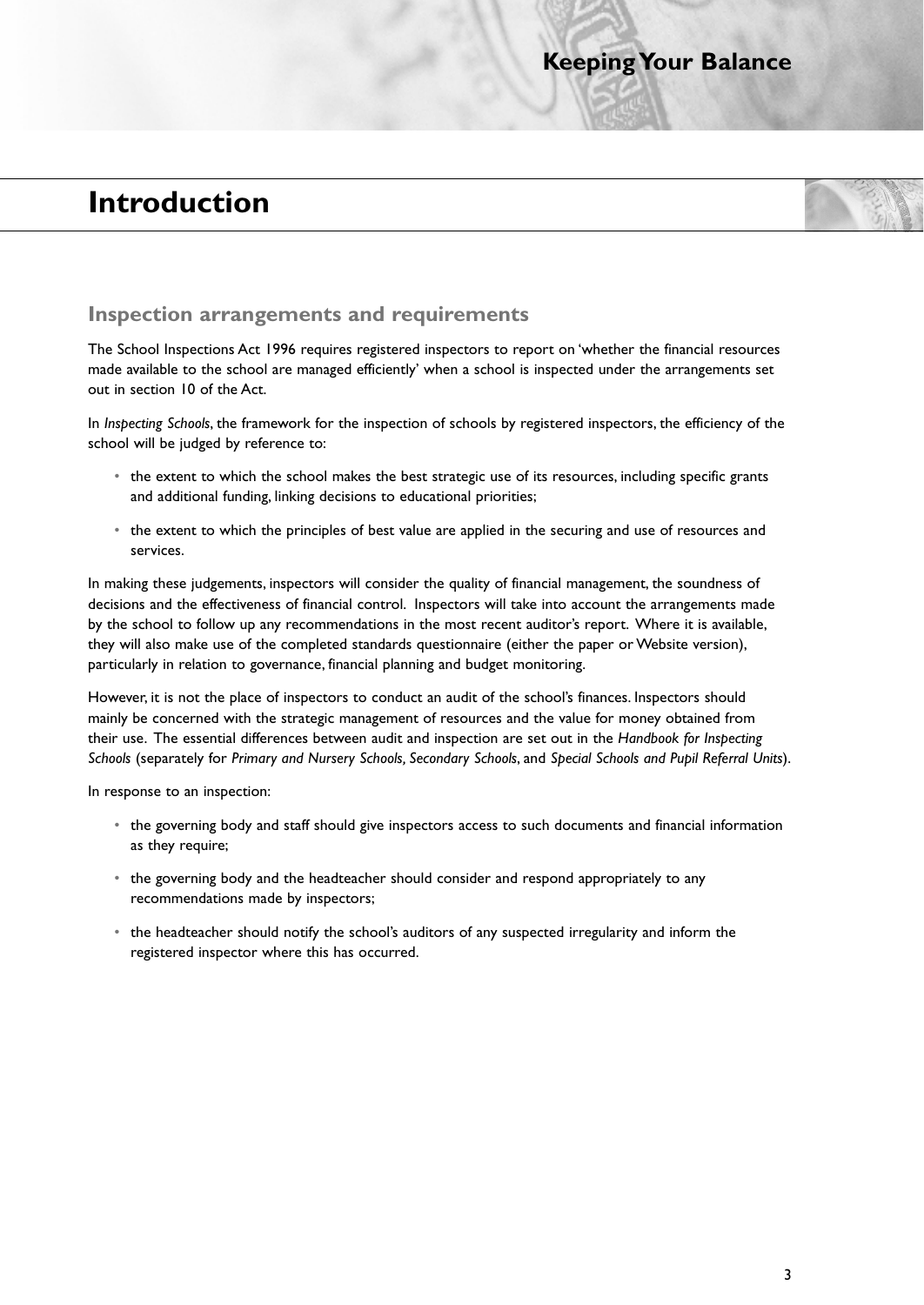### **Governance**

#### **Why is this area important?**

The governing body is collectively responsible for the overall direction of the school and its strategic management. This involves determining the guiding principles within which the school operates and then making decisions about, for example, how to spend the school's budget. Effective governance stems from corporate decision-making based on comprehensive and accurate information about the school. Effective governance also results in clear public accountability for the performance of the school. Weak governance reduces accountability, removes checks and balances and denies the school a potentially valuable source of guidance.

The governing body has a strategic role and has responsibility for setting educational and financial priorities, and for ensuring the budget is managed effectively. It is also responsible for ensuring the school meets all its statutory obligations and, through the headteacher, complies with its LEA's financial regulations or standing orders.To carry out this role effectively, the financial responsibilities of the governing body, its committees, the headteacher and other staff need to be defined. This allows the governing body to ensure that adequate systems of financial control are in place and that it receives the information it needs to carry out its role.

Governance needs not only to be effective but to be seen to be effective. The provision of clear minutes of its decisions is one aspect of openness. Another is the maintenance of a register of business interests of governors, the headteacher and other staff involved in financial management, as evidence that private or personal interests do not influence decisions taken in the school.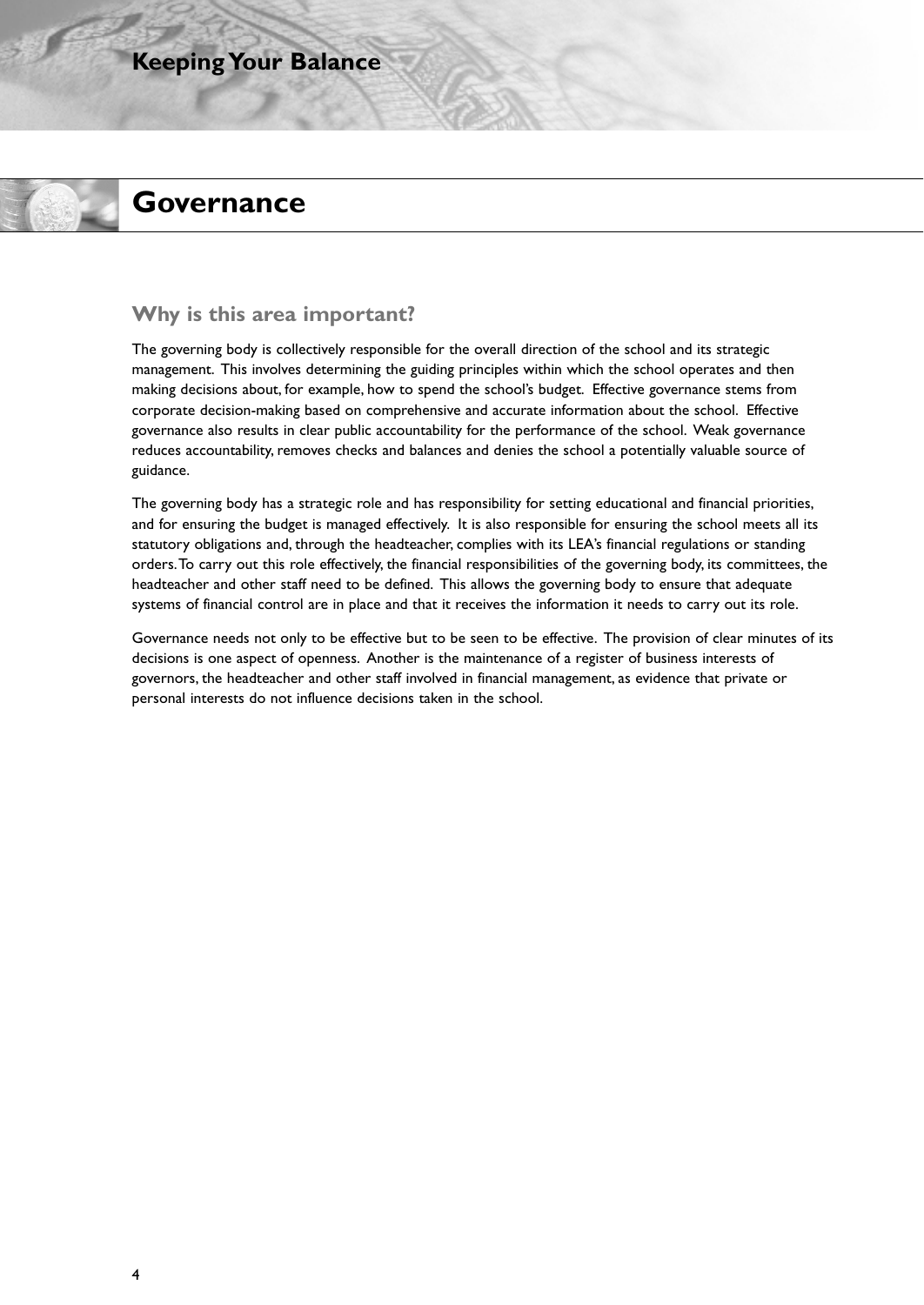### **Governance**



#### **The standards**

- **A1** The roles and responsibilities of the governing body, its committees, the headteacher and other staff in relation to financial decision-making and administration should be set out in writing.
- **A2** A finance committee should be set up to consider strategic financial issues on behalf of the governing body and its remit and membership should be reviewed annually.
- **A3** The governing body should establish the financial limits of delegated authority.
- **A4** The governing body should agree with the headteacher the minimum frequency, level of detail and general format of the financial information to be provided to it, especially in relation to budget monitoring reports.
- **A5** Minutes should be taken of all meetings of the governing body and its committees and include all decisions and by whom action is to be taken.
- **A6** The governing body should establish a register of business interests of governors, the headteacher and any other staff who influence financial decisions. This should be open to examination by governors, staff, parents and the LEA.

**Notes**

*A2 Alternative names are acceptable for this committee.*

*A6 All those involved in spending public money must be able to demonstrate that they do not benefit personally from the decisions they make. For example, governors should declare links they have with local firms from which the school may wish to buy goods or services.*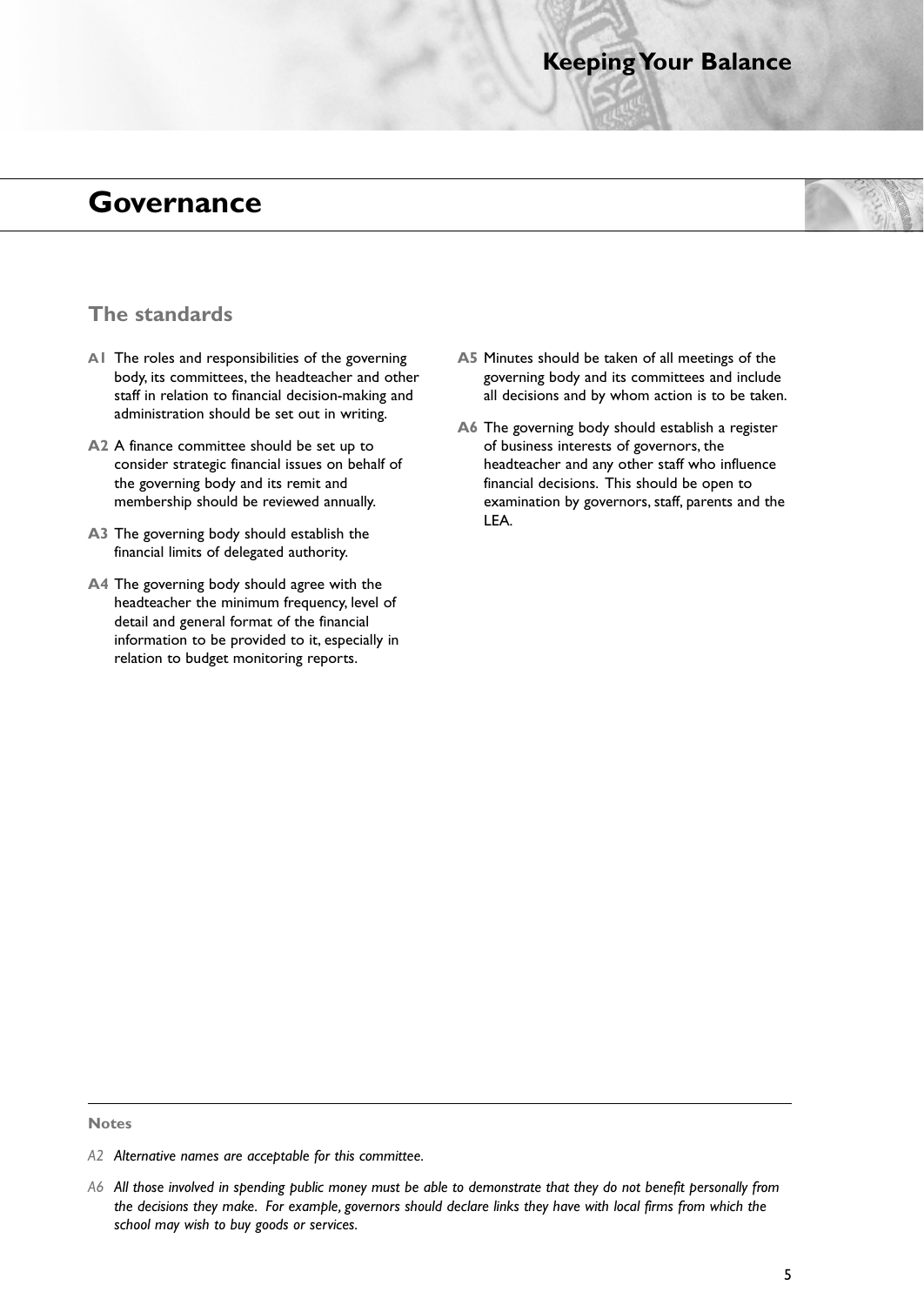

## **Financial planning**

#### **Why is this area important?**

Financial planning is an essential part of good financial management. It provides a school with a clear view of how it intends to use its resources. It has two interrelated elements: the school's development plan and the school's budget.

The school's **development plan** forms a major building block for constructing the budget. It identifies the school's educational priorities and usually has a strong focus on raising standards (or maintaining high standards). It is important, therefore, that the school development plan indicates the resource implications of each priority to guide decisions on the school's budget.

The school development plan should reflect the decisions made about the cost-effectiveness of the options considered, and should contain ways in which the progress of the initiative can be monitored. An evaluation framework should also be built into school development plans to assess the success of each initiative.

A summary of ongoing spending also needs to be included in the development plan so that there is a clear link between the school's priorities and spending plans.

**Budgeting** is essential to good financial management.The budget sets out how resources are allocated and provides a mechanism for monitoring expenditure through the year. It should be the concrete expression of the school's development plan. It provides a coherent framework which allows staff and governors to see how the school's spending will help the school achieve its targets and other objectives. Clearly identified links are, therefore, needed between the school's annual budget and its development plan.

Good budgeting means not running into deficit, but equally it means not carrying large balances of unspent money from year to year without good reason. This means considering how the budget for a particular area of spending will balance out over a longer period than the next financial year. Any surpluses beyond a small contingency should accrue for a specific purpose. Such a purpose might be to smooth out any variations in staffing as a result of fluctuating pupil numbers.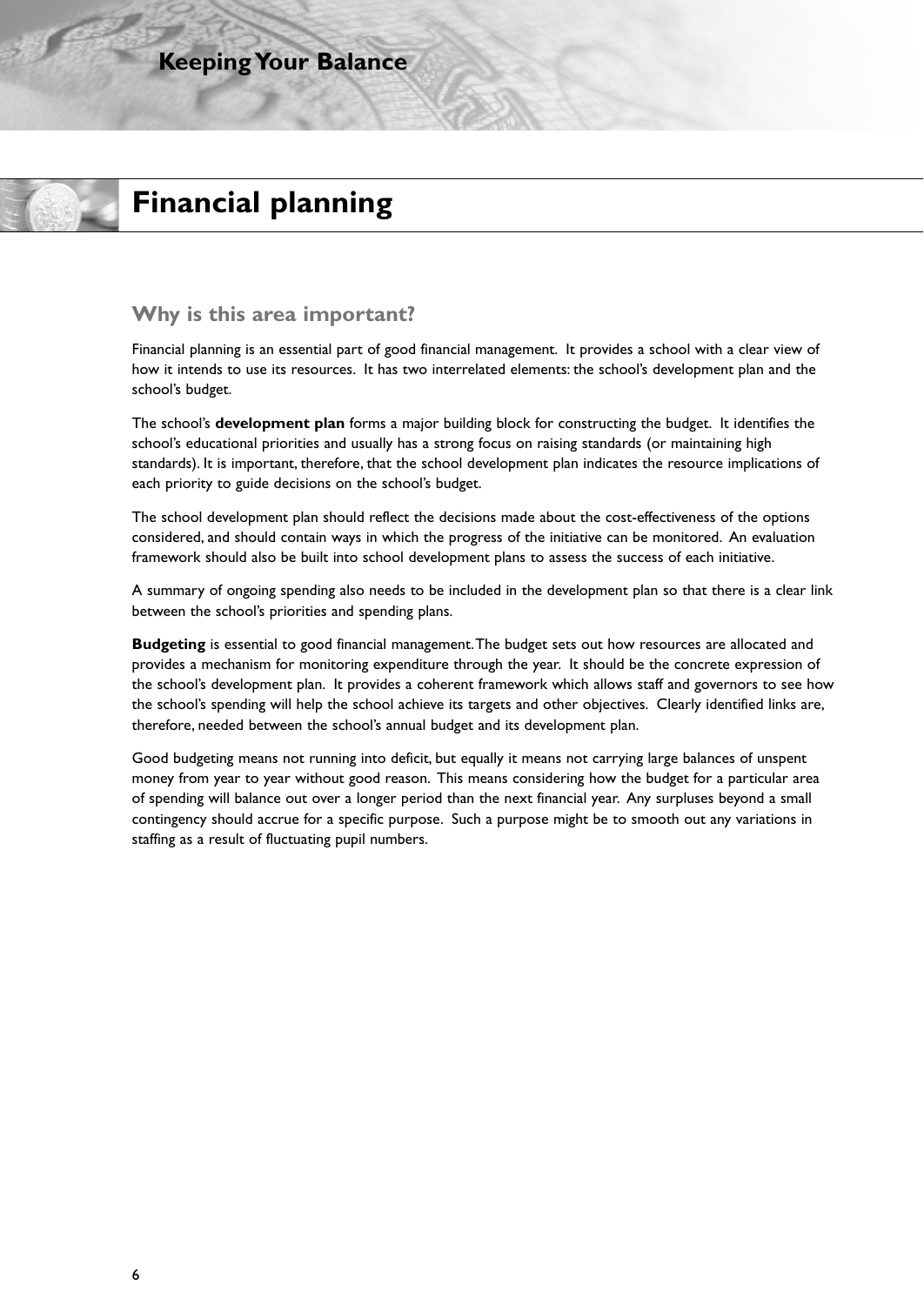## **Financial planning**



#### **The standards**

- **B1** The school should have a school development plan (SDP) which includes a statement of its educational goals to guide the planning process.
- **B2** The SDP should cover in outline the school's educational priorities and budget plans for at least the next three years, showing how the use of resources is linked to the achievement of the school's goals.
- **B3** The SDP should state the school's educational priorities in sufficient detail to provide the basis for constructing budget plans for the next financial year.
- **B4** Any new initiatives should be carefully appraised in relation to all likely costs and benefits and their financial sustainability before being approved by the governing body.
- **B5** The SDP should also state intended expenditure on continuing commitments, including a short commentary on any significant changes from the previous financial year.
- **B6** A formal timetable and procedures should be drawn up for constructing the SDP and budget to ensure that the governors have time to consider all relevant factors.
- **B7** There should be a clear, identifiable link between the school's annual budget and its development plan.
- **B8** The school's budget should be based on realistic estimates of all expected expenditure and income, including grant income, so that planned expenditure does not exceed the available budget.
- **B9** The governing body should ensure that the main elements of the school's budget are periodically reviewed to ensure that historic spending patterns are not unhelpfully perpetuated.
- **B10** The headteacher should profile the budget and forecast cash flow to take account of likely spending patterns.
- **B11** Any budget surpluses should be earmarked for specific future needs to ensure that pupils benefit from a planned approach to spending that does not deprive them of resources in a given year.
- **B12** The governing body should approve the school's budget and SDP after careful consideration and before the beginning of the relevant financial year.
- **B13** The headteacher should promptly forward details of the approved budget and any subsequent budget changes to the LEA.

#### **Notes**

- *B1 Other terms such as improvement plan or management plan are equally acceptable.*
- *B2 Even though the funding available to each school will change annually, the school development plan should provide an outline of the school's spending intentions.*
- *B4 This should include a process of option identification and evaluation.*
- *B8 Even if the school's funding has not been finalised, it is important to consider spending priorities in the light of an estimated or indicative budget allocation. If a deficit budget is to be set, the school's recovery plan will require explicit LEA approval.*
- *B10 For example, energy consumption is usually higher in the winter months.*
- *B12 Where the school's budget has not been finally determined, approval at this stage will have to be based on provisional figures.*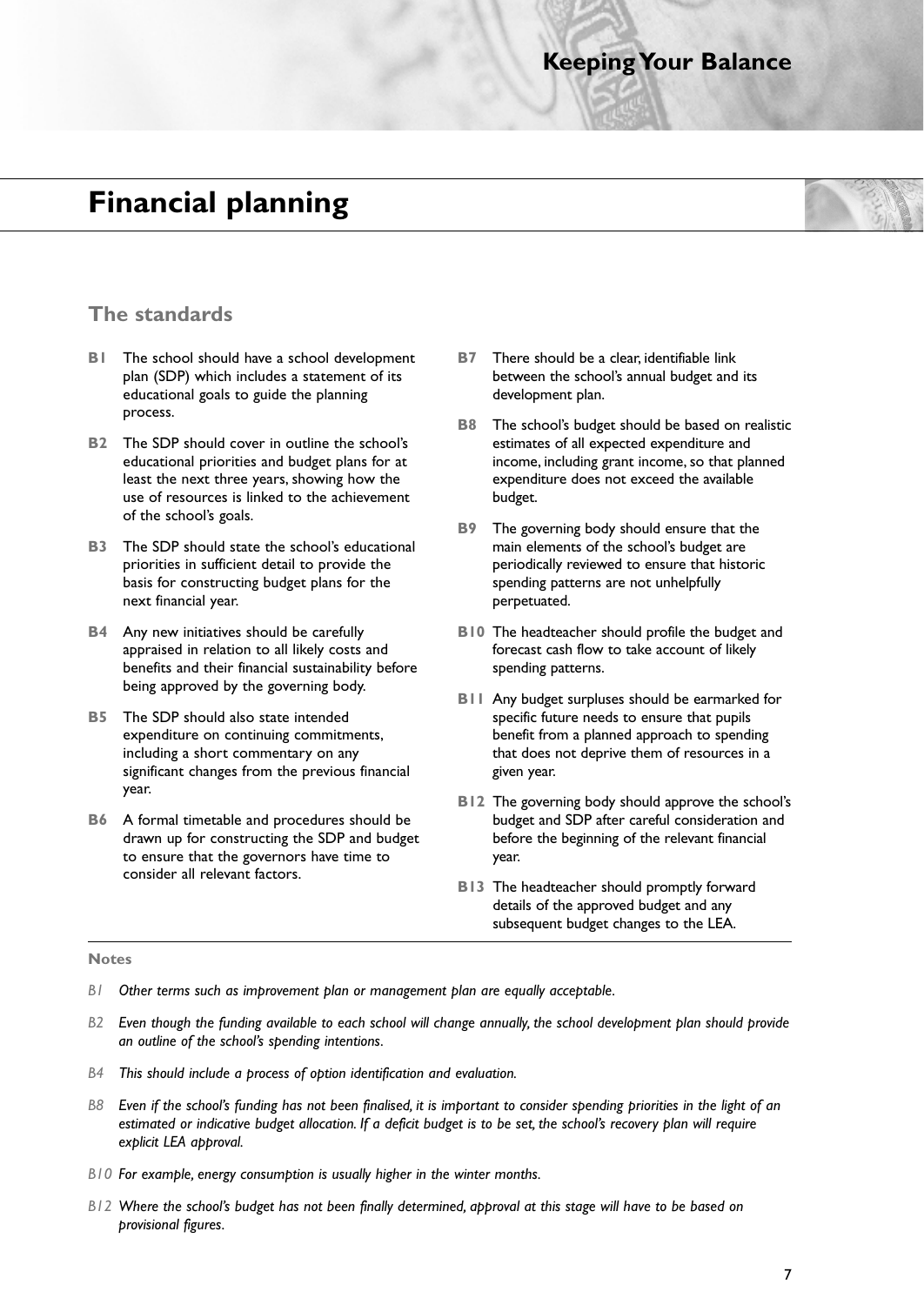

## **Budget monitoring**

#### **Why is this area important?**

Regular monitoring of income and expenditure against the agreed budget is central to effective financial management. It allows governors, the headteacher and staff to maintain financial control by reviewing the current position and taking any remedial action necessary. But budgets are not set in stone. The original budget may need regular updating, following consultation with governors, to take account of in-year developments. If this is done it is important to retain a copy of the original budget to support future budget construction.

Careful monitoring of the budget also provides a mechanism to hold budget holders to account. This applies both to the use of devolved budgets within the school and to the way the school's resources are being used more broadly.

In practical terms, budget monitoring involves producing monthly monitoring reports and drafting proposed plans of action to tackle any significant variances.This process should be carried out at all levels to include any devolved budget elements. Expenditure on individual initiatives should also be tracked to enable the school to assess their cost and effectiveness against the criteria set out in the school development plan. By receiving regular reports, the governing body can feel secure about the way their decisions are being implemented and take action where it is needed to bring about changes. In this way, budget monitoring becomes an important guide when setting the budget for the following year.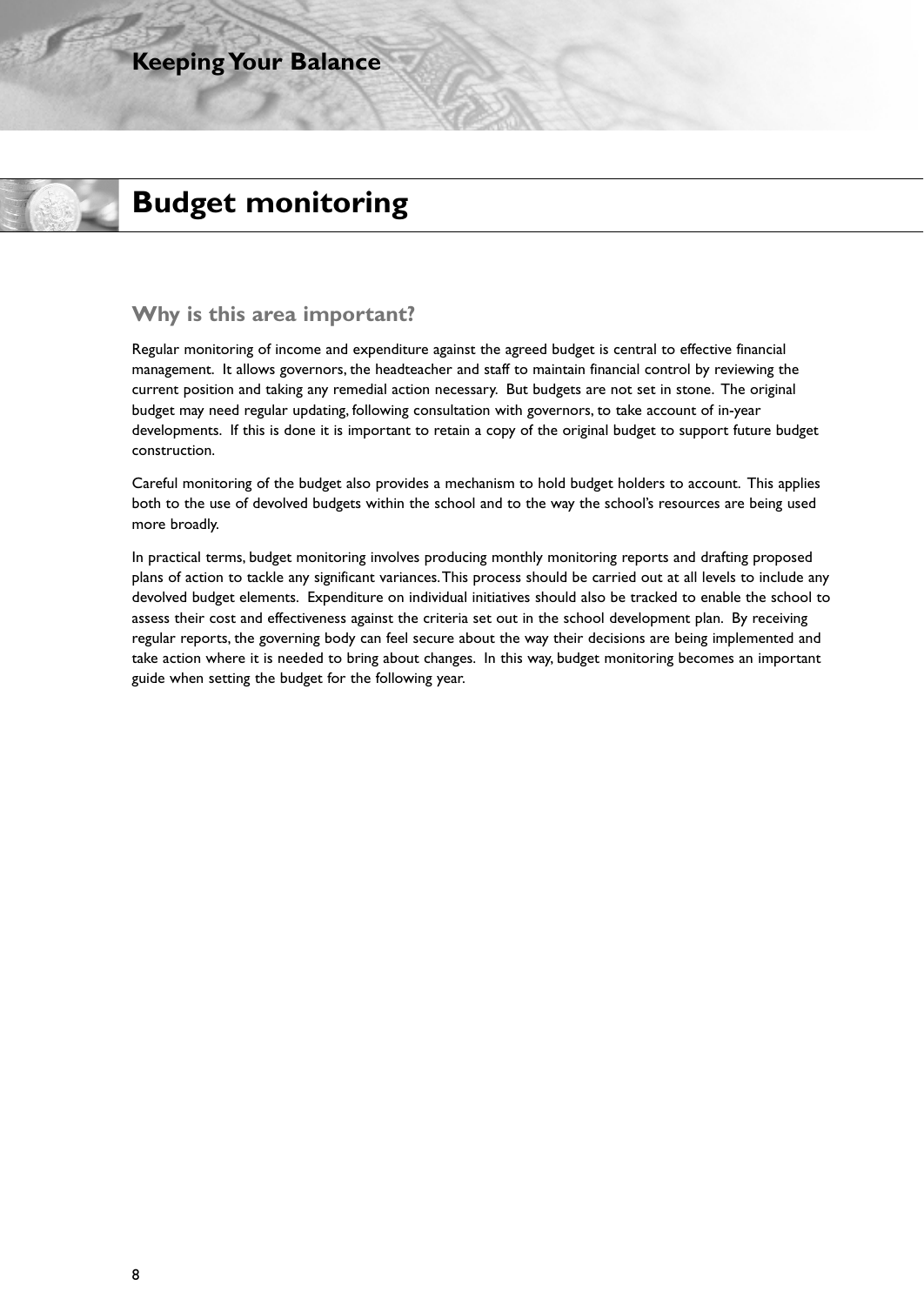## **Budget monitoring**



#### **The standards**

- **C1** The headteacher should produce monthly budget monitoring reports for income and expenditure, including sums committed but not yet paid and outturn forecasts, against the approved budget. These reports should be reconciled with the LEA's and, where necessary, the school's accounting records.
- **C2** The headteacher should provide budget monitoring reports to the finance committee at least once a term. These should show any significant variances against the budget with explanatory notes and, where necessary, remedial action plans including virements.
- **C3** The headteacher should monitor expenditure on the initiatives set out in the school development plan.
- **C4** If budget elements have been devolved, departmental budget holders should receive and review monthly reports comparing the amount spent or committed to date against their budgets.The headteacher should monitor these reports periodically and take action where necessary.
- **C5** In schools with bank accounts, the headteacher should produce monthly cash flow forecasts to ensure that the school does not go overdrawn.

#### **Note**

*C5 In schools with their own bank accounts, the production of cash flow forecasts is important to avoid any account going into deficit.*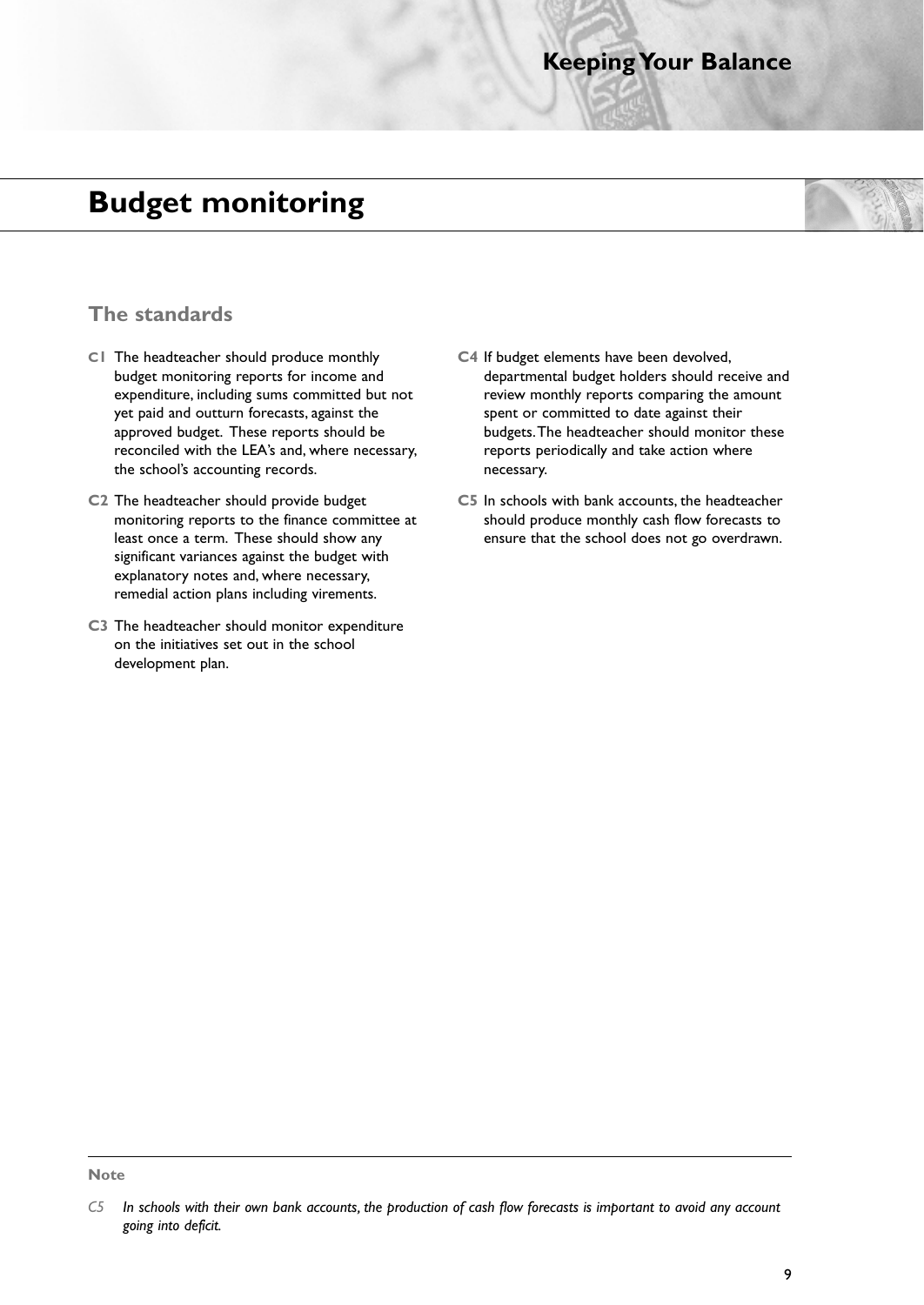## **Purchasing**

#### **Why is this area important?**

Because they are using public funds, it is vital that schools achieve the best value for money they can from all their purchases, whether they are of goods or services. In this context, value for money is about getting the right quality at the best available price. This often means looking further ahead than the immediate purchase, especially when selecting equipment, and taking into account associated costs such as supplies and maintenance.

Increased delegation to schools has lent even greater significance to the contracting element of this area as schools now have greater control over spending decisions. It is important that contract specifications contain detailed service and quality provisions.

Many of the standards in this section are there to protect individuals and to ensure that public money is spent without any personal gain. Purchasing procedures are needed to prevent waste and fraud. The governing body needs to know whom it has designated to authorise purchases and be confident that they are carrying out the task effectively. Most schools will already have set up a process that tracks purchases through from requisition to payment and encapsulates many of the standards in this section. Schools need to be aware of the implications for interest payments of the Late Payments of Commercial Debt (Interest) Act 1998.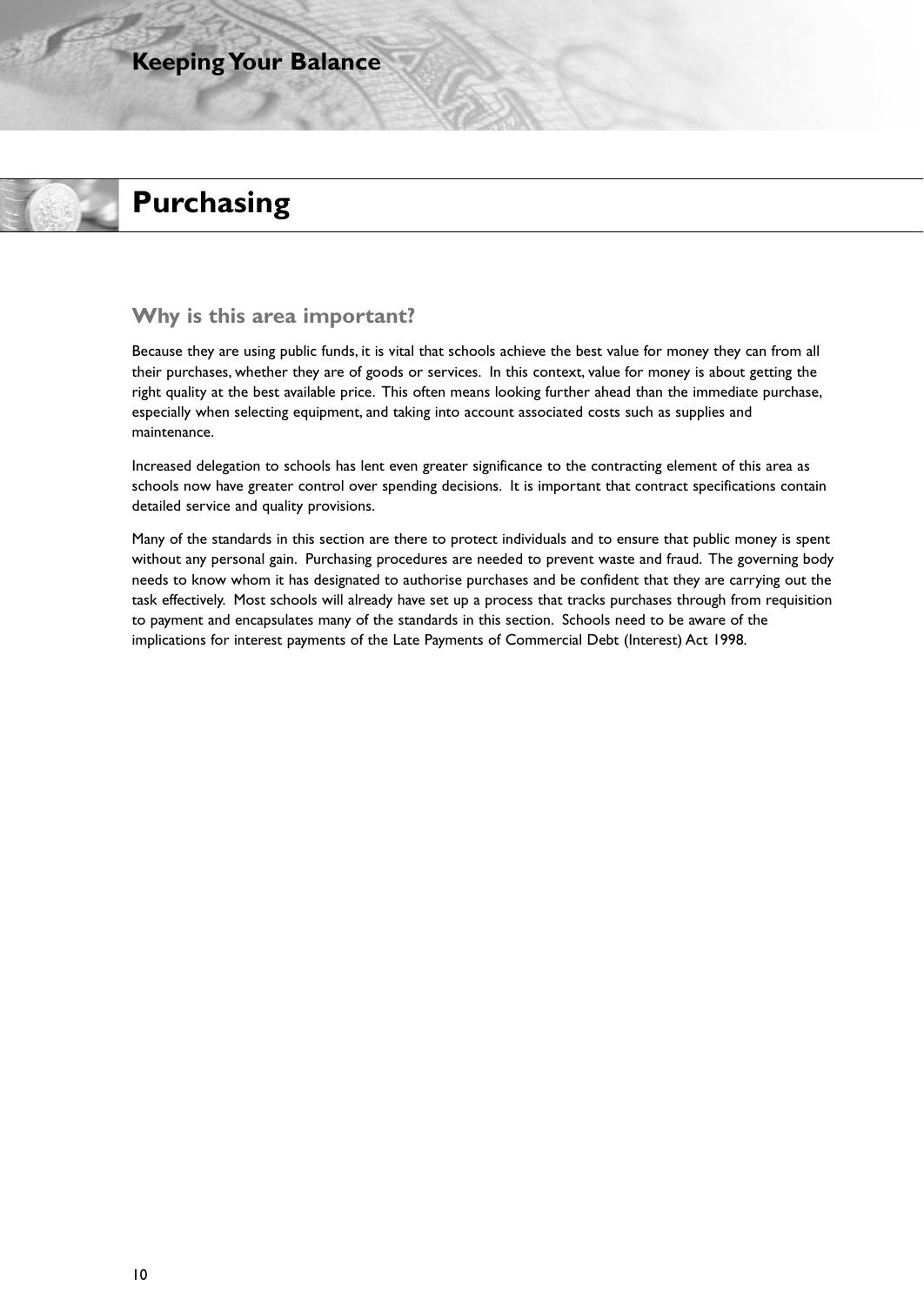## **Purchasing**



#### **The standards**

- **D1** The school should always consider price, quality and fitness for purpose when purchasing goods or services.
- **D2** Prior approval from the governing body should be obtained for all expenditure above a predetermined limit.
- **D3** Three written quotations should be obtained for all expenditure above a predetermined limit unless it is impracticable to do so. In such circumstances, the reasons for not doing so should be reported to the governing body.
- **D4** Where a quotation other than the lowest is accepted, the reasons for this decision must be reported to the governing body and included in the minutes of the relevant meeting.
- **D5** All purchases estimated to exceed a predetermined amount should be put out to tender.
- **D6** Contract specifications should define the service to be provided in terms of its nature, quality standards, information and monitoring requirements and contract review procedures.
- **D7** The school should not enter into any financial agreement with capital implications without the approval of the LEA or appropriate body.
- **D8** Official, pre-numbered orders should be used for all goods and services except utilities, rents, rates and petty cash payments. Where urgency requires an oral order, this should be confirmed by a written order.
- **D9** Orders should be used only for goods and services provided to the school. Individuals must not use official orders to obtain goods or services for their private use.
- **D10** All orders must be signed by a member of staff approved by the governing body and the school should maintain a list of such staff.
- **D11** The signatory of the order should be satisfied that the goods or services ordered are appropriate and needed, that there is adequate budgetary provision and that quotations or tenders have been obtained if necessary.
- **D12** When an order is placed, the estimated cost should be committed against the appropriate budget allocation so that it features in subsequent budget monitoring.
- **D13** The school should check goods and services on receipt to ensure they match the order and the order should be marked accordingly. This should not be done by the person who signed the order.
- **D14** Payment should be made within time limits specified in law for the payment of debts and only when a proper invoice has been received, checked, coded and certified for payment.
- **D15** A member of staff approved by the governing body should certify invoices for payment. This should be neither the person who signed the order nor the person who checked the receipt of goods or services.
- **D16** The school should maintain a list of staff authorised to certify invoices for payment. Where the payments are made by the LEA on behalf of the school, the names of authorised staff, together with specimen signatures, should be forwarded to the LEA.
- **D17** All paid invoices should be marked with the cheque number and the word 'Paid'. They should be securely stored in order.

#### **Notes**

- *D3 This amount is usually above the limit set in D2.'Quotation' means asking several suppliers to provide a written quotation of how much they would charge for the goods or services required.*
- *D5 This amount is usually above the limit set in D3.'Tender' means a formal written offer, in a form common to all tenderers, on the basis of a detailed description or specification of the goods or services required.*
- *D7 This could, for example, include the purchase of a photocopier through leasing arrangements. In the case of most Voluntary Aided schools the appropriate body will be the diocese.*
- *D13 Payments, for example, should not be made on a photocopied invoice or on a statement, but only on the original invoice.*
- *D17 This is usually in date order.*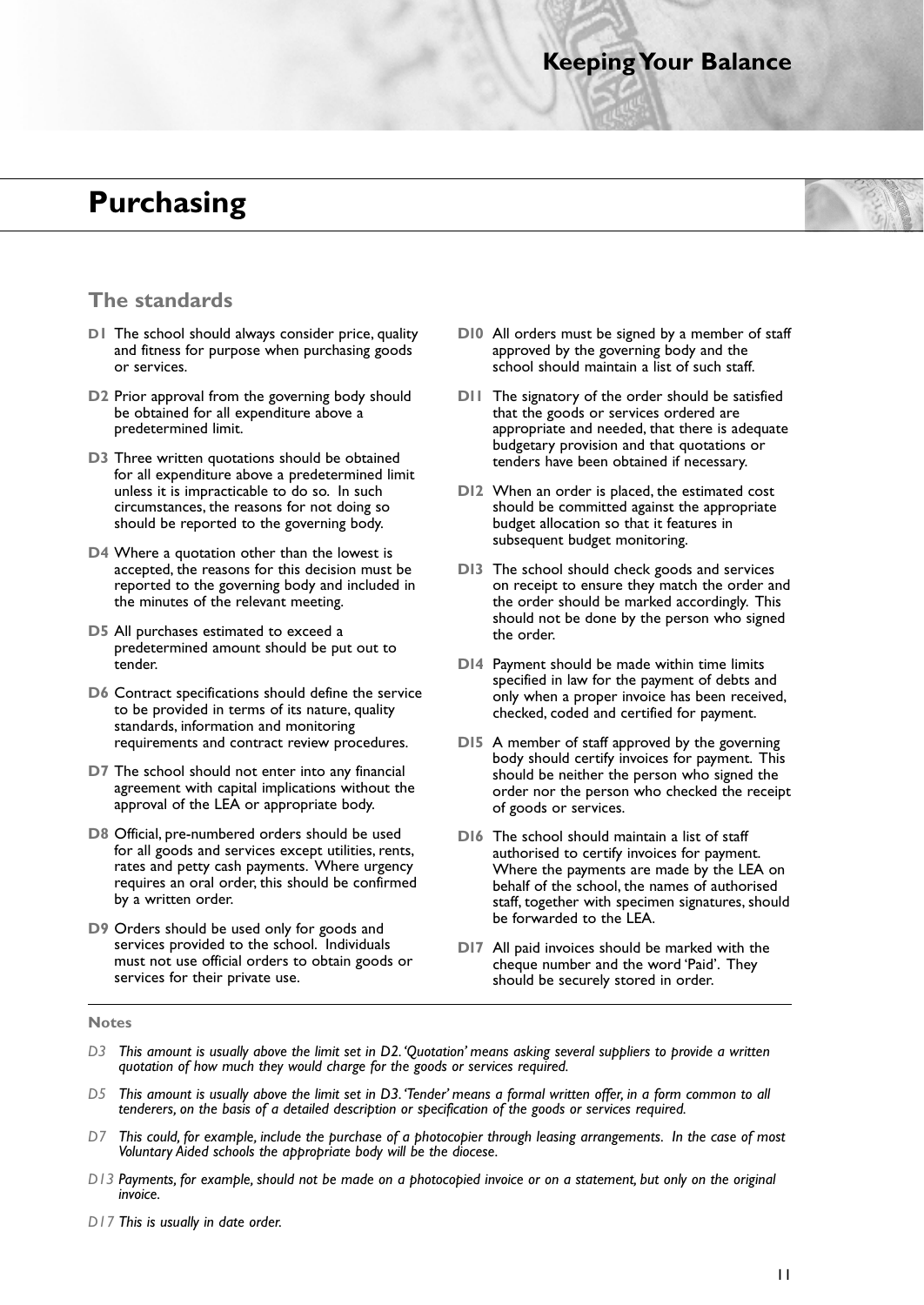

## **Financial controls**

#### **Why is this area important?**

Schools have many systems for processing and recording financial transactions.These extend from petty cash to purchasing, through payroll and contracting services to income collection systems. The systems are important for two reasons. Firstly, they serve to protect the school's resources from loss or fraud. Secondly, they provide information to staff and governors about how the budget is being spent. Accuracy is, therefore, important. Governors are then able to make use of this information to guide their decision-making.

By building internal financial controls into systems, governors and staff should be confident that transactions will be properly processed and that any errors or fraud will be detected quickly.

Examples of internal controls are:

- internal checks one person checking another person's work;
- separation of duties distributing the work so that key tasks are assigned to separate members of staff;
- systems manuals clear, readable descriptions of how systems work and who does what;
- a system of authorisations each transaction is authorised before passing on to the next stage of the process;
- an audit trail this tracks all stages of a transaction, for example from copy order to invoice, to accounts, to cheque, and in reverse.

These controls are there to safeguard staff and governors alike. They ensure that:

- payments are made only to bona-fide employers and suppliers;
- payments are made only for goods and services actually received;
- cash transactions, whether income or petty cash expenditure, are secure in all respects.

This means that clear and well-organised records are needed. As a minimum, documents and computer files should not be destroyed before the completion of the audit of accounts for the relevant financial year. For security, erasing information and the use of correcting fluid are not acceptable practices.

There is a particular issue for small primary schools in the separation of duties. Often the very small number of teaching and administrative staff means that it is not possible to achieve the situation described by the standards. In such cases it is always helpful if the school's approach to the standard is documented. Many such schools have been creative in the way they have allocated responsibilities to staff, for example by involving governors, so that they are within the spirit of a standard, if not its complete implementation.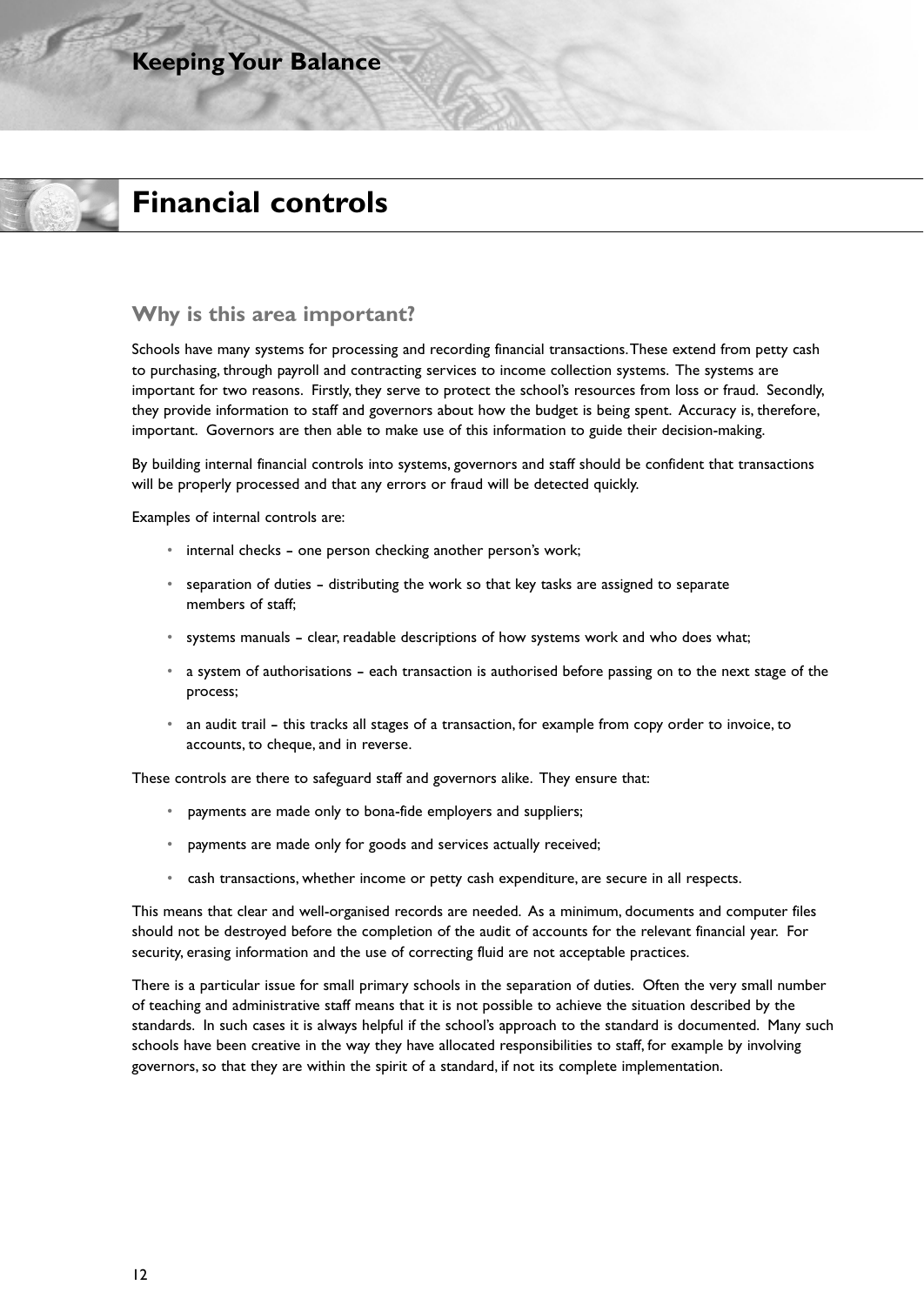## **Financial controls**



- **E1** The governing body should ensure that the school has written descriptions of all its financial systems and procedures. These should be kept up to date and all appropriate staff should be trained in their use.
- **E2** The headteacher should ensure that financial control is maintained in the absence of key personnel through staff training or by arranging job shadowing.
- **E3** The headteacher should ensure that duties related to financial administration are distributed so that at least two people are involved. The work of one should act as a check on the work of the other and all checks should be fully documented.
- **E4** The school should maintain proper accounting records and retain all documents relating to financial transactions for at least the period recommended by the LEA.
- **E5** All financial transactions must be traceable from original documentation to accounting records, and vice versa.
- **E6** Any alterations to original documents such as cheques, invoices and orders should be clearly made in ink or other permanent form, and initialled.
- **E7** All accounting records should be securely retained when not in use and only authorised staff should be permitted access.
- **E8** The headteacher should ensure that all expenditure from sources of earmarked funding is accounted for separately and that the funding is used for its intended purpose.

*Note*

*E8 Separate accounting here means the ability to track income and expenditure relating to individual earmarked grants*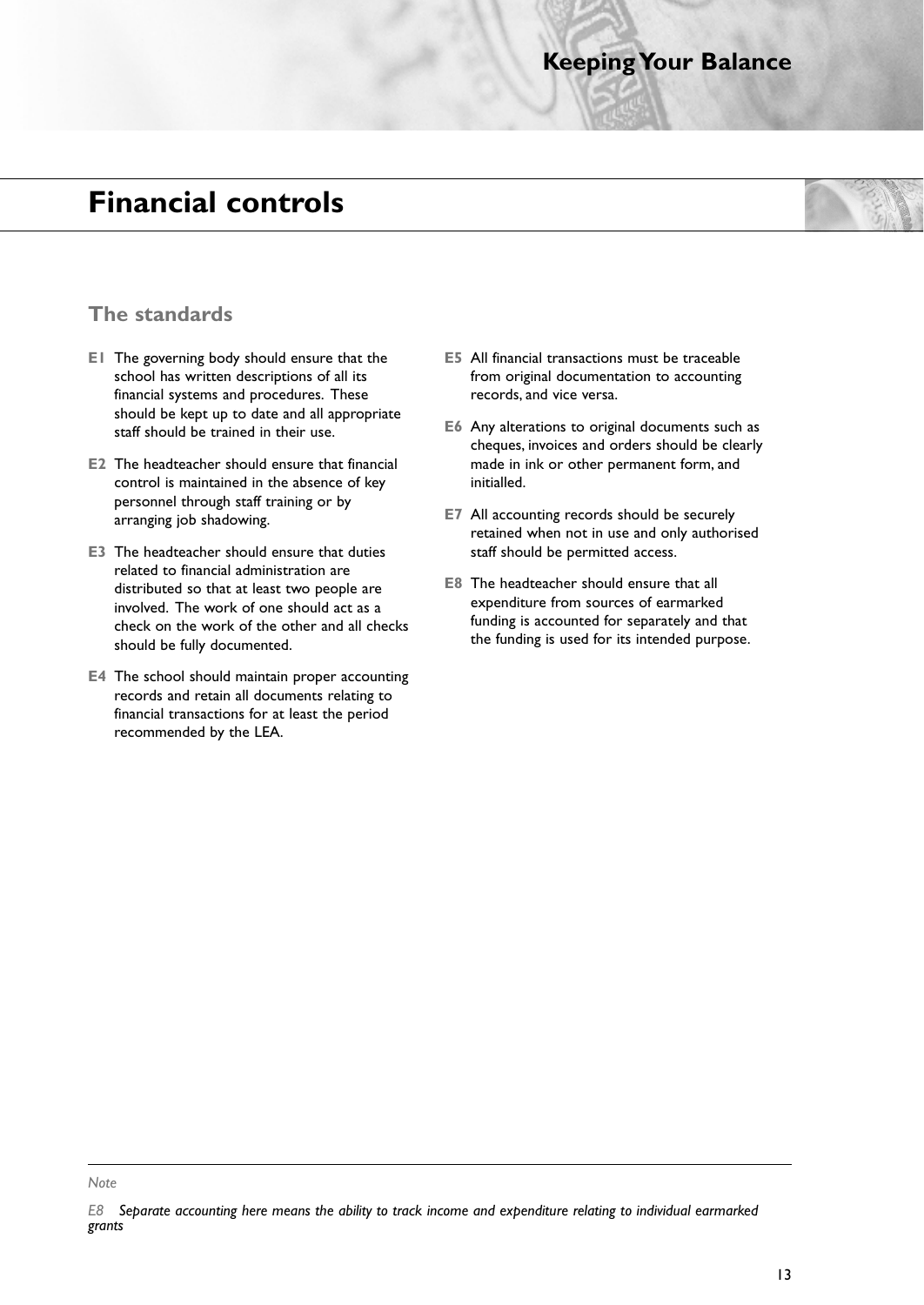### **Income**

#### **Why is this area important?**

Income is a valuable asset and is, therefore, vulnerable to fraud. It is vital that appropriate controls are in place to ensure its security. It is also important that the school does not exceed its insurance or LEA limits on holding cash on school premises.

Income can come from a variety of sources, including grant funding, school dinner money and lettings. The governing body should establish a charging policy and review it every year. The headteacher is responsible to the governing body for accounting for all income due and cash collected, and accurate records are needed for this.

This section covers general income controls. These include establishing procedures that ensure that income is banked regularly and that the amount banked is reconciled with the amount receipted in the cashbook. Frequent and regular checking against bank records is important to ensure that all income is secure. The person who sent out the invoice should not collect the income.

- **F1** The governing body should establish a charging policy for the supply of goods or services.This policy should be reviewed annually by the full governing body.
- **F2** Proper records should be kept of all income due.
- **F3** All lettings must be authorised by the headteacher within a framework determined by the governing body and should be recorded in a diary or register.
- **F4** The responsibility for identifying sums due to the school should be separate from the responsibility for collecting and banking such sums.
- **F5** Where invoices are required, they should be issued within 30 days.
- **F6** The school should always issue official, prenumbered receipts or maintain other formal documentation for all income collected. Receipts should be securely stored in order.
- **F7** Cash and cheques should be locked away to safeguard against loss or theft.
- **F8** Collections should be paid into the appropriate bank account promptly and in full. Bank paying-in slips must show clearly the split between cash and cheques and list each cheque individually.
- **F9** Income collections should not be used for the encashment of personal cheques or for other payments.
- **F10** The headteacher should reconcile monthly the sums collected with the sums deposited at the bank.
- **F11** The school should have procedures for chasing any invoices which have not been paid within 30 days. Debts should be written off only in accordance with LEA regulations and schools should keep a record of all sums written off.
- **F12** The headteacher should ensure that machines taking money, including telephones, are emptied and the cash counted by two people.
- **F13** The headteacher should ensure that transfers of school money between staff are recorded and signed for.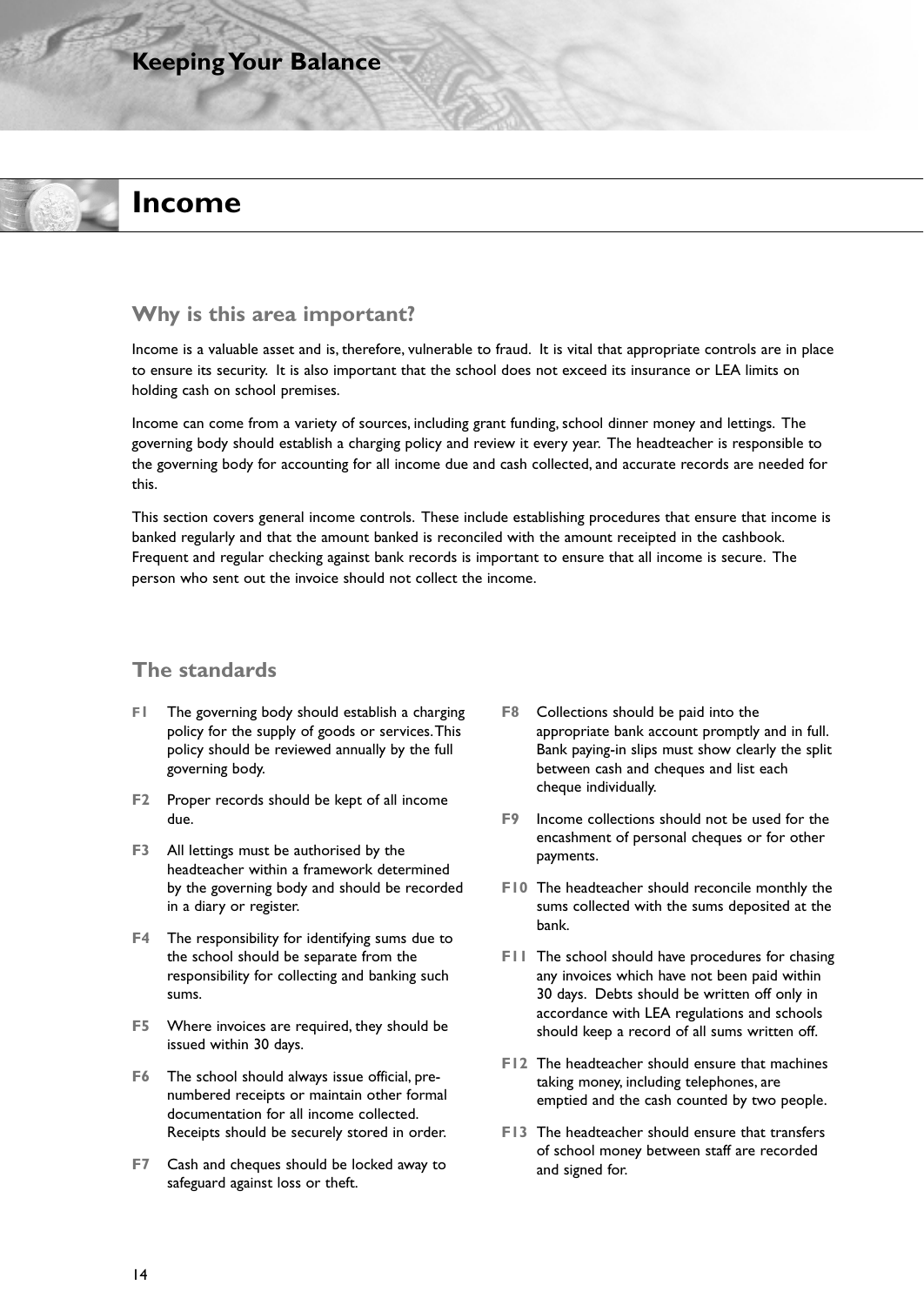## **Banking**



#### **Why is this area important?**

The proper administration of bank accounts is at the heart of financial control. In particular, regular bank reconciliations are essential. They prove that the balances shown in the accounting records are correct and provide assurance that the underlying accounts are accurate. The standards in this section cover bank account and cheque controls. Failure to keep to these standards leaves areas of the school's finances open to potential error or fraud, and indicates a possible breakdown in the school's internal control systems.

- **G1** The school should obtain bank statements at least monthly and these should be reconciled with their accounting records. Any discrepancies should be investigated.
- **G2** All bank reconciliations should be signed by the person performing the reconciliation. They should also be reviewed and countersigned by someone who understands the reconciliation process.
- **G3** Staff responsible for undertaking bank reconciliations should not be responsible for the processing of receipts or payments.
- **G4** All funds surplus to immediate requirements should be invested to optimal effect in accordance with the LEA's investment policy.
- **G5** Individuals should not use their private bank accounts for any payment or receipt related to the school's budget.
- **G6** The school's bankers should be advised that schools should not be allowed to go overdrawn or negotiate overdraft facilities.
- **G7** The school should not enter into any loan agreements, other than with the LEA, without the prior approval of the Secretary of State for Education and Employment.
- **G8** School procedures should stipulate that all cheques must bear the signatures of two signatories approved by the governing body.
- **G9** School procedures should ensure that supporting vouchers are made available to cheque signatories to safeguard against inappropriate expenditure.
- **G10** School procedures should stipulate that all cheques drawn on the account(s) are crossed 'account payee only' to avoid the possibility of improper negotiation of the cheques.
- **G11** School procedures should stipulate that manuscript signatures only are used and cheques should not be pre-signed.
- **G12** Chequebooks should be held securely when not in use.
- **G13** The headteacher should maintain a list of all bank and building society accounts held and the signatories for each.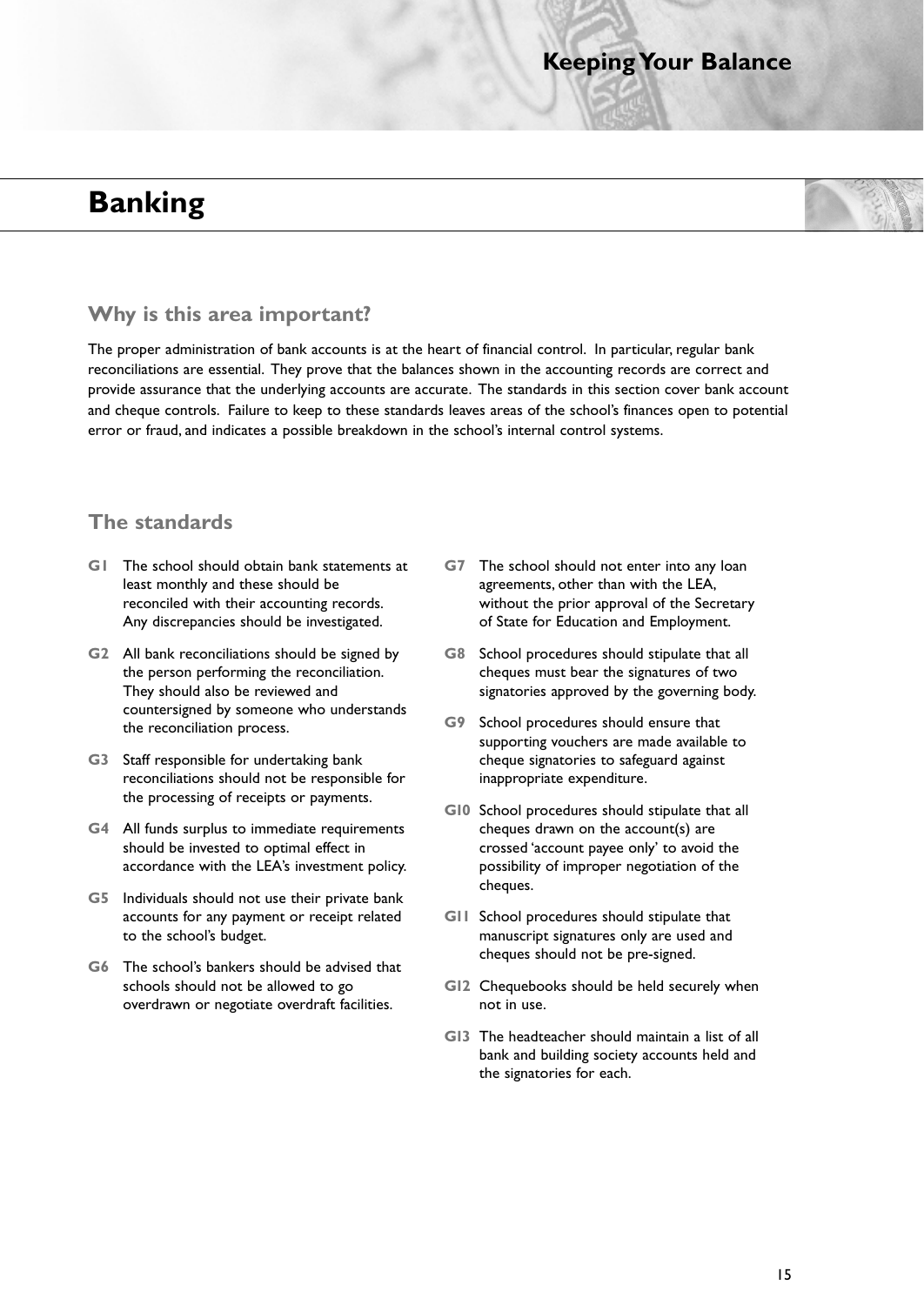## **Payroll**

#### **Why is this area important?**

In most schools, staff costs make up around two-thirds of the entire budget. From 1 April 2000, schools have been able to buy their payroll, personnel and other services from an external provider. However, contracting another organisation to administer payroll and personnel does not relieve the governing body and the headteacher of the responsibility for ensuring that payroll and personnel controls are in place.

Schools need to be aware of a number of areas where Inland Revenue regulations may affect or determine the way payments are made. For example, there are strict rules about payments to individuals who are selfemployed. Schools are advised to seek advice from their LEA in such cases.

#### **The standards**

- **H1** The governing body should establish procedures for the administration of personnel activities, including appointments, terminations and promotions.
- **H2** The headteacher should ensure that, where practicable, the duties of authorising appointments, making changes to individuals' conditions or terminating the employment of staff are separated from the duties of processing claims.
- **H3** The headteacher should ensure that at least two people are involved in the processes of completing, checking and authorising all documents and claims relating to appointments, terminations of employment and expenses.
- **H4** Where the payroll is administered by the LEA or a bureau, the school should send in the names and specimen signatures of certifying officers.
- **H5** The headteacher should ensure that only authorised staff have access to personnel files and that arrangements for staff to gain access to their own records are in place.
- **H6** Payroll transactions should be processed only through the payroll system.
- **H7** The headteacher should maintain a list of staff employed. School procedures should ensure that this list is updated promptly to reflect new starters and leavers.
- **H8** The headteacher should obtain regular reports on payroll transactions and check them against the school's documentation on staffing and pay to ensure that they match.

**Note**

*H6 This includes taxable benefits, for example. If in doubt, a school should consult its LEA.*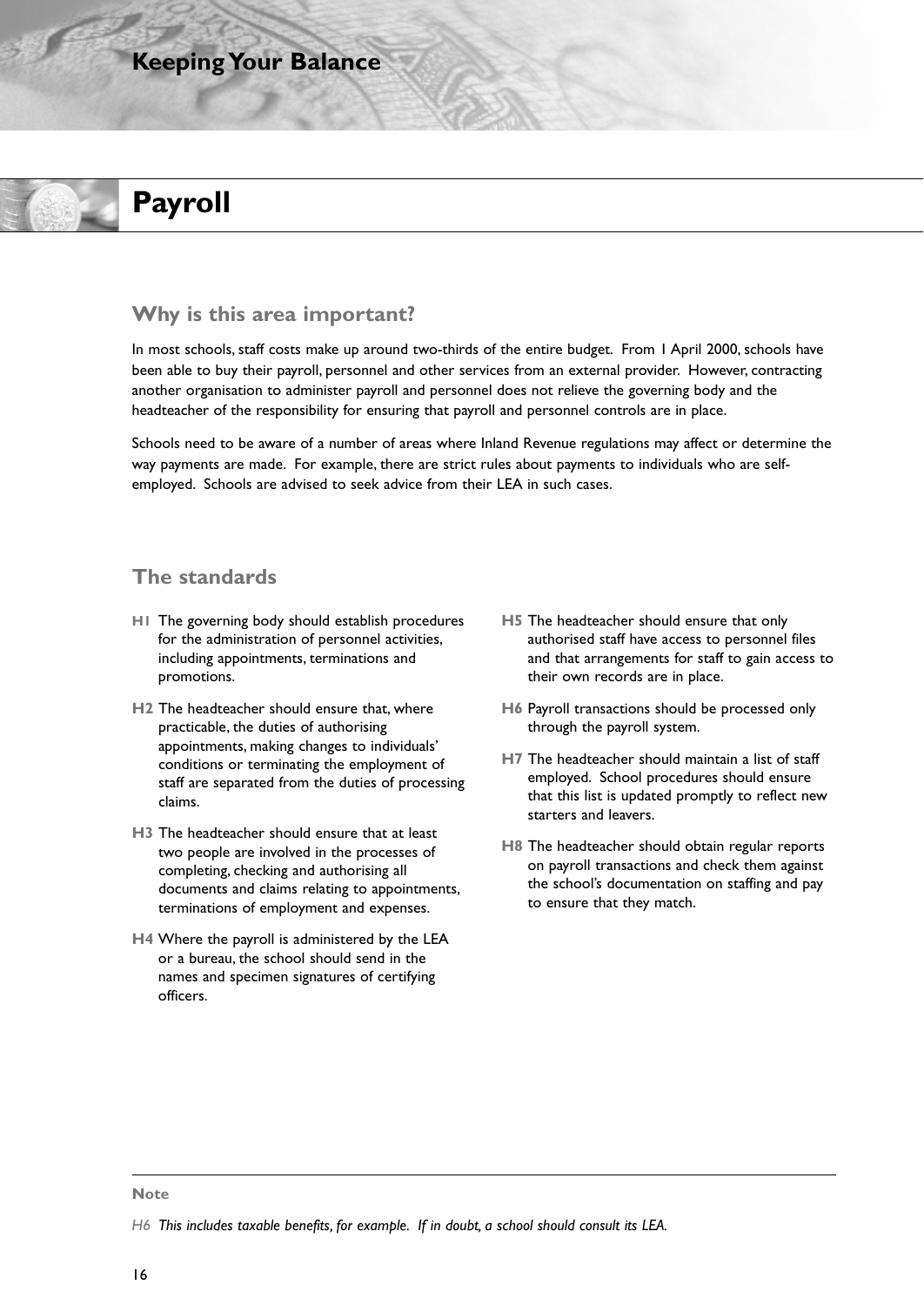## **Petty cash**



#### **Why is this area important?**

Petty cash is useful for making small purchases with a minimum of fuss. However since cash is portable and desirable, it is important that proper controls are in place to prevent its abuse or loss. These standards contain petty cash controls covering authorisation, documentation and secure storage of cash.

- **J1** The governing body should set out in writing an appropriate level for the amount of petty cash to be held.This amount should represent a balance between convenience and the risk of holding cash on the premises.
- **J2** The headteacher should ensure that the petty cash fund is held securely and that only authorised staff have access to it.
- **J3** Payments from the petty cash fund should be limited to minor items which have been approved in advance by an authorised member of staff.
- **J4** All expenditure from the fund must be supported by receipts, identifying any VAT paid. It must be signed for by the recipient and countersigned by an authorised member of staff.
- **J5** Proper records should be kept of amounts paid into and taken out of the fund.
- **J6** The amount in the petty cash fund should periodically be checked against the accounting records and reviewed by an independent member of staff.
- **J7** Personal cheques should not be encashed from the petty cash fund.
- **J8** If the school has an imprest account, periodic checks should be carried out between the petty cash accounting records and the bank statements, and reviewed by an independent member of staff.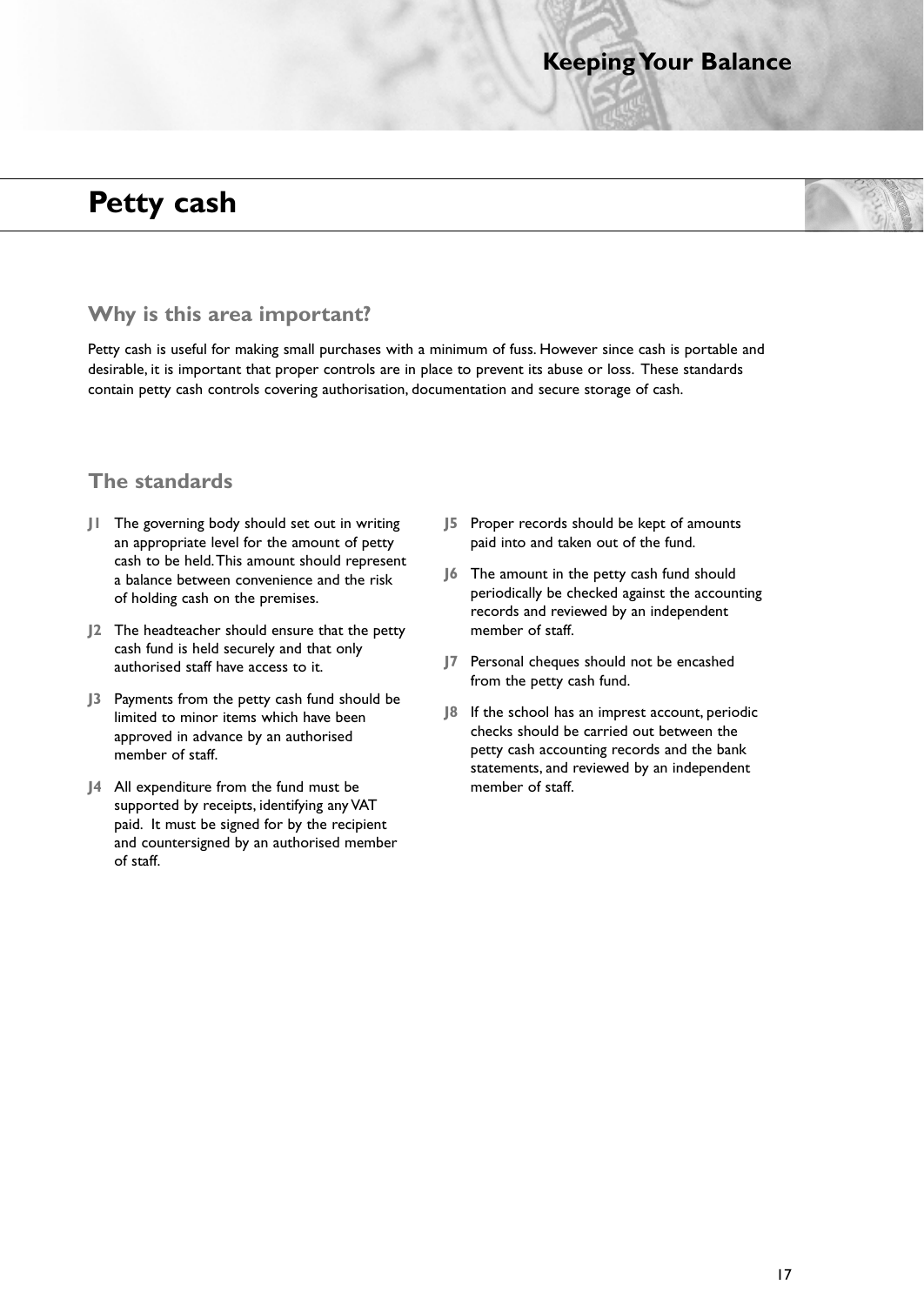## **Tax**

#### **Why is this area important?**

The headteacher is responsible for ensuring that the school complies with Value Added Tax (VAT) and other tax regulations. VAT is a complicated area and the following controls merely set out the minimum framework. The LEA's guidance on VAT, or an equivalent manual, should be consulted for a detailed interpretation. Similarly, schools should follow the guidance given on the Construction Industry Scheme (CIS), which is available from the Inland Revenue orderline.

- **K1** The headteacher should ensure that all relevant finance and administrative staff are aware of VAT, Income Tax and the CIS regulations.
- **K2** School procedures should stipulate that only proper VAT invoices are paid, as the school will not be reimbursed in the absence of such documentation.
- **K3** School procedures should set out how VAT on business activities, school trips and other taxable activities should be accounted for, both within the delegated budget and in voluntary funds.
- **K4** The school should make payments to contractors and subcontractors only in accordance with the Construction Industry Scheme (CIS).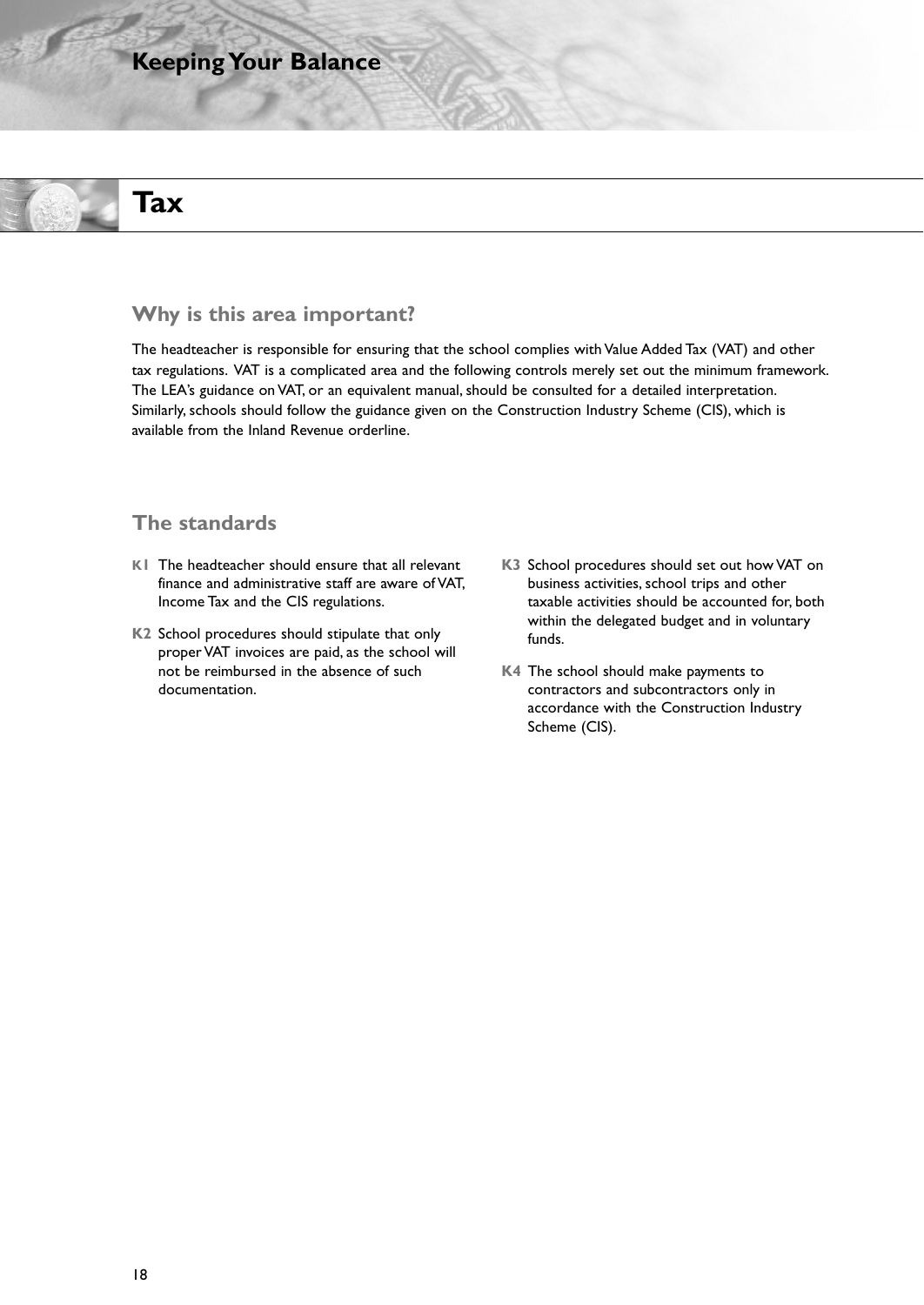## **Voluntary funds**



#### **Why is this area important?**

Voluntary funds often provide schools with a substantial additional source of income. Although such funds are not public money, the standards for the guardianship of these need to be as rigorous as those for the administration of the school's delegated budget. Parents, pupils and other benefactors are entitled to receive the same standards of stewardship for the funds to which they have contributed.

Voluntary fund accounts must be certified by an auditor who is completely independent of the school and, in maintained schools, the resulting audit certificate sent to the LEA. Schools will also need to ensure that any voluntary funds with income or expenditure over £1,000 are registered with the Charity Commission.

This section applies to voluntary funds which belong to the school and not, for example, to funds held by other organisations, such as PTAs, which have a connection with the school.

- **L1** The headteacher should ensure that voluntary funds are accounted for separately from the school's delegated budget and are held in a separate bank account.
- **L2** The governing body should ensure that relevant voluntary funds are registered with the Charity Commission.
- **L3** The governing body should ensure that a treasurer has been appointed to oversee the funds.
- **L4** The governing body should appoint an auditor who is independent of the school. The auditor should not be a member of the governing body.
- **L5** The headteacher should ensure that the same standards of financial accounting which apply to income and expenditure for the school's delegated budget are applied to the voluntary funds.
- **L6** Any income which properly relates to the school's delegated budget should not be credited to a voluntary fund.
- **L7** The headteacher should present the audited accounts, the auditor's certificate and a written report on the accounts to the governing body as soon as possible after the end of the accounting year.
- **L8** The headteacher should ensure that the audited accounts are copied promptly to the LEA after the governing body has accepted them.
- **L9** The headteacher should ensure that every cheque drawn against a voluntary fund bank account is signed by two signatories authorised by the governing body.
- **L10** Any voluntary fund income should be paid into the relevant bank account at least once a month.
- **L11** Receipts should always be issued for any donations or income entering voluntary funds.
- **L12** The headteacher should ensure that regular reconciliations between the accounting records and bank statements are undertaken and independently reviewed.
- **L13** The governing body should ensure that voluntary funds are covered by insurance, including fidelity guarantee insurance.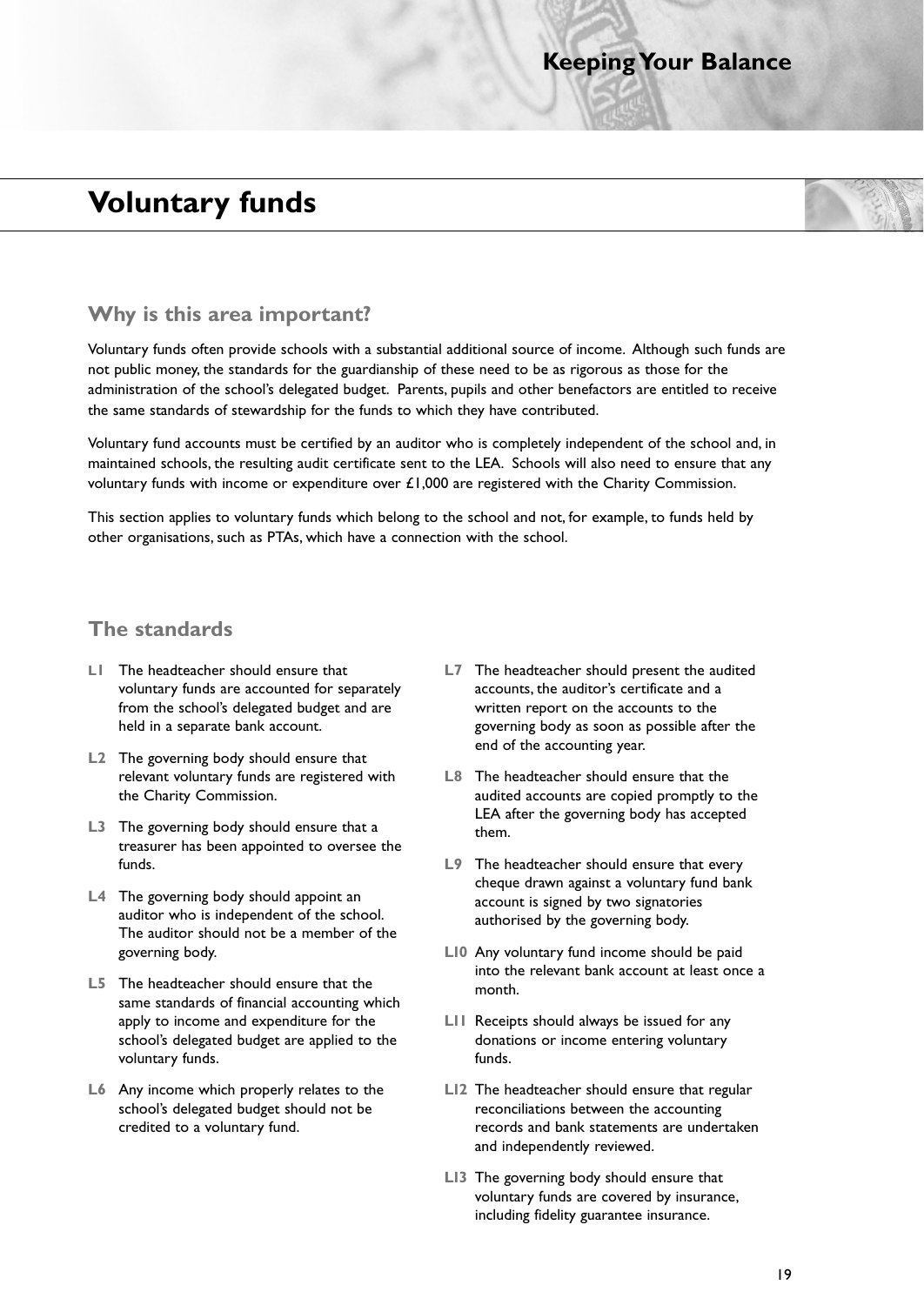## **Assets**

#### **Why is this area important?**

Schools often have attractive and portable items of material and equipment ranging from library books to computers, video recorders and televisions. These assets need to be kept securely and recorded in an inventory. Schools and LEAs may establish a threshold value below which inclusion in the inventory is not necessary. Headteachers should make the necessary arrangements to identify such items as school property, to record where they are located and to insure them for on-site and off-site use, as appropriate. It is equally important to maintain records of stocks of materials and other useable resources to ensure that educational work is not delayed because of their unavailability and to guard against waste and loss.

The delegation of funding for structural maintenance since April 1999 and for some capital projects from April 2000 has given most schools much more responsibility for their buildings and other parts of their premises than was previously the case. It is important, therefore, that schools plan how they intend to use, maintain and develop their buildings. Where the governors own the school's buildings, the building development plan will take on a different dimension. In all cases, however, a school's own plan will need to match the LEA's asset management plan in relation to that school.

## **Assets The standards**

- **M1** The headteacher should ensure that stocks are maintained at reasonable levels and subject to a physical check at least once a year.
- **M2** Up-to-date inventories should be maintained of all items of equipment. Such items should be identified as school property with a security marking.
- **M3** The headteacher should arrange for inventories to be checked at least once a year against physical items. All discrepancies should be investigated and any over a predetermined sum reported to the governing body.
- **M4** Whenever school property, for example musical instruments or computers, is taken off the school site it should be signed for and a register noted accordingly.
- **M5** The governing body should authorise all writeoffs and disposals of surplus stocks and equipment in accordance with the LEA's regulations.
- **M6** Safes and similar deposits should be kept locked and the keys removed and held in a different location.
- **M7** The governing body should have a plan for the use, maintenance and development of the school's buildings.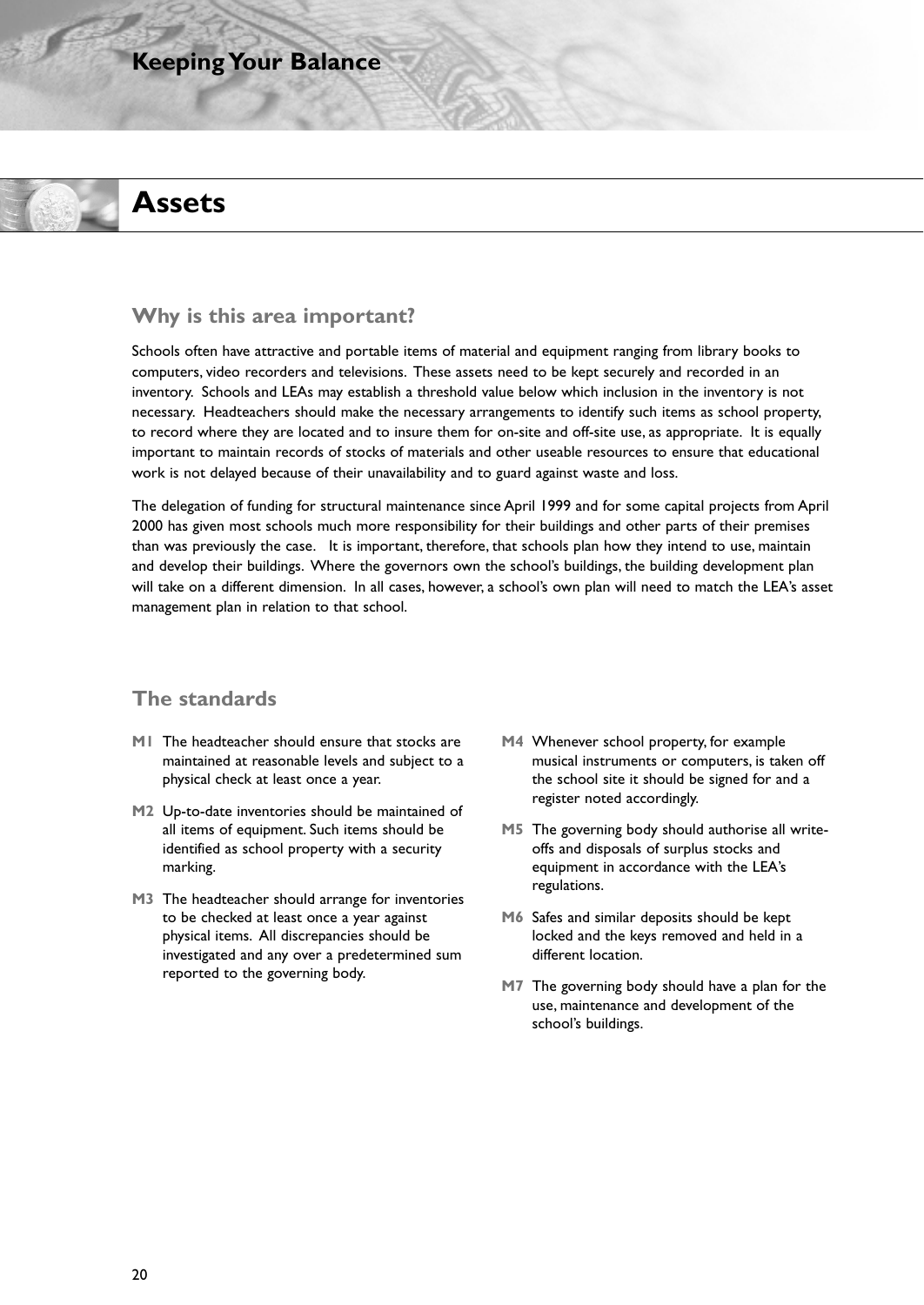#### **Insurance**



#### **Why is this area important?**

All schools have risks against which they should be protected by insurance. Such risks may include third party liability, property, money, personal accident, motor vehicles and fidelity guarantee insurance (to cover the loss of assets due to fraud or dishonesty on the part of employees). It is important that schools review their exposure to such risks to ensure that cover remains adequate. Under current delegation arrangements, insurance will continue to be provided centrally unless a school specifically requests delegation of this funding so that it can make its own arrangements.

#### **The standards**

- **N1** The school should review all risks annually, in conjunction with the LEA where appropriate, to ensure that the sums insured are commensurate with the risks.
- **N2** The governing body should consider whether or not to insure risks not covered by the LEA, voluntary body or foundation. The cost of such premiums should be met from the school's delegated budget.
- **N3** The school should notify its insurers, the LEA or other agent as appropriate of all new risks, property, equipment and vehicles which require insurance or of any other alteration affecting existing insurance.
- **N4** The school should not give any indemnity to a third party without the written consent of its insurers, the LEA or other agent as appropriate.
- **N5** The school should immediately inform its insurers, the LEA or their agent of all accidents, losses and other incidents that may give rise to an insurance claim.
- **N6** Insurance arrangements should cover the use of school property, for example musical instruments or computers, when off the premises.

#### **Note**

*N1 Where the governing body is the employer, this will include employers' liability cover.*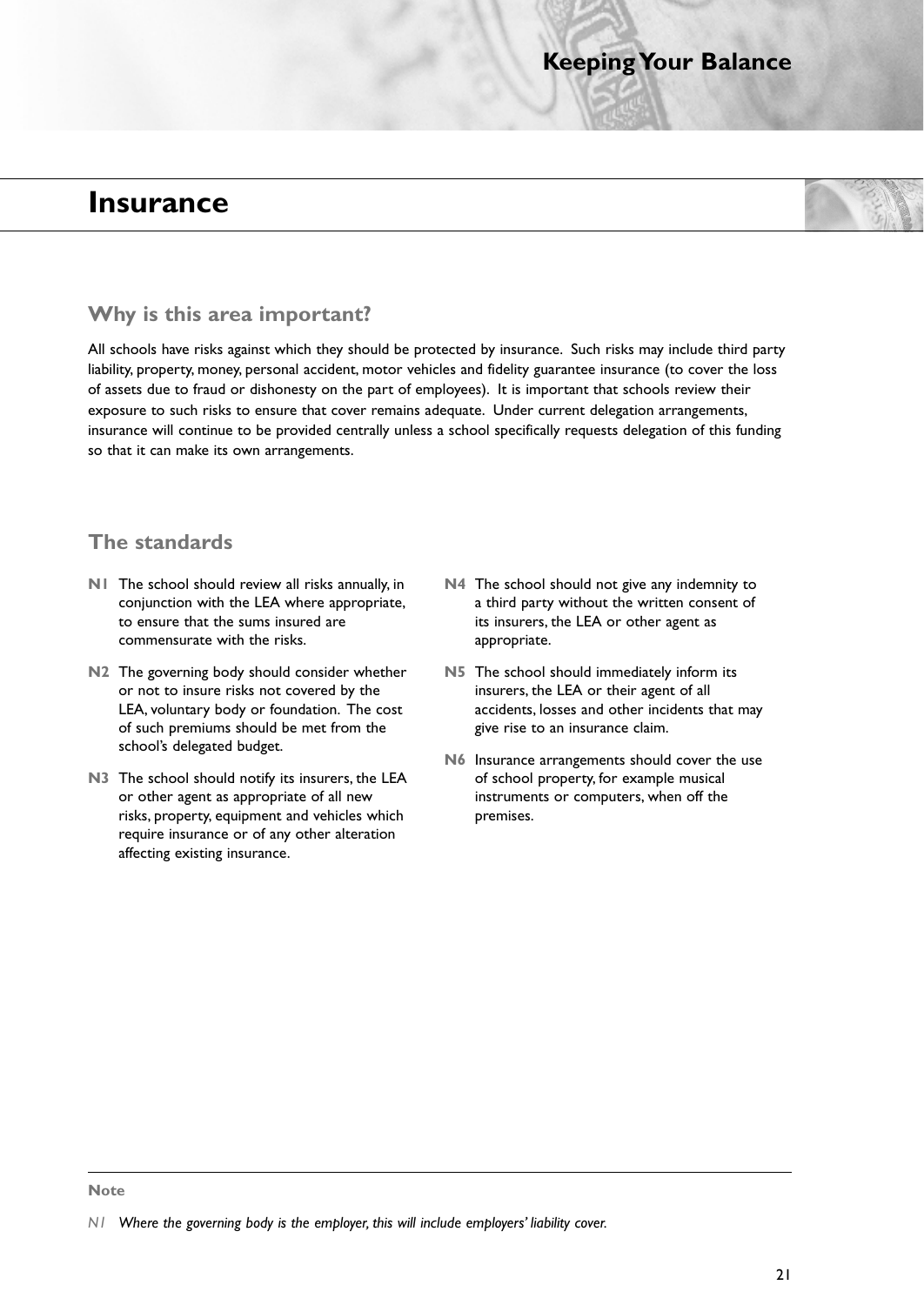

## **Data security**

#### **Why is this area important?**

Most schools are now fully reliant on computers to process and record personal, financial and other management data. Most of the controls in this section cover access to data held on computers. It is important that such information is properly protected from unauthorised access and that it is backed-up regularly. It is also important that the school has a recovery plan to ensure continuity of financial management in the case of an emergency.

The Data Protection Act 1998 is designed to protect the rights of individuals in relation to the personal data that is held about them. It sets out requirements about the processing, storage and disclosure of that data and extends the coverage of the previous legislation from data handled electronically to certain manual record systems. The Act requires governing bodies and headteachers to notify the Data Protection Commissioner where the activities they are engaged in are covered by this legislation. It is highly probable that pupils' paper records will fall wholly or partly under the requirements of the Data Protection Act 1998 and be subject to notification.

Headteachers and governing bodies will need to satisfy themselves that they are meeting the requirements of the 1998 Act and any subsequent regulations and amendments. They will need to consider the security of electronically and manually held data, how it is processed and rights of access by data subjects.

#### **The standards**

- **P1** Computer systems used for school management should be protected by password security to ensure that only authorised staff have access. Passwords should be changed regularly and updated for staff changes.
- **P2** The headteacher should ensure that data is backed up regularly and that all back-ups are securely held in a fireproof location, preferably off-site.
- **P3** The headteacher should establish a recovery plan to ensure continuity of financial administration in the case of emergency.
- **P4** The headteacher should ensure that systems are in place to safeguard school software and data against computer viruses.To prevent viruses being imported, only authorised software should be used.
- **P5** The governing body should ensure that the Data Protection Commissioner is notified in accordance with the Data Protection Act 1998 and that the school's use of any electronic or relevant manual systems to record or process personal information, and any disclosure of that information, complies with this legislation.

#### **Note**

**P4** *Transitional arrangements apply in the case of schools already registered under the Data Protection Act 1984 and in relation to certain classes of manual data. For further information, refer to the guidance published by the Data Protection Commissioner.*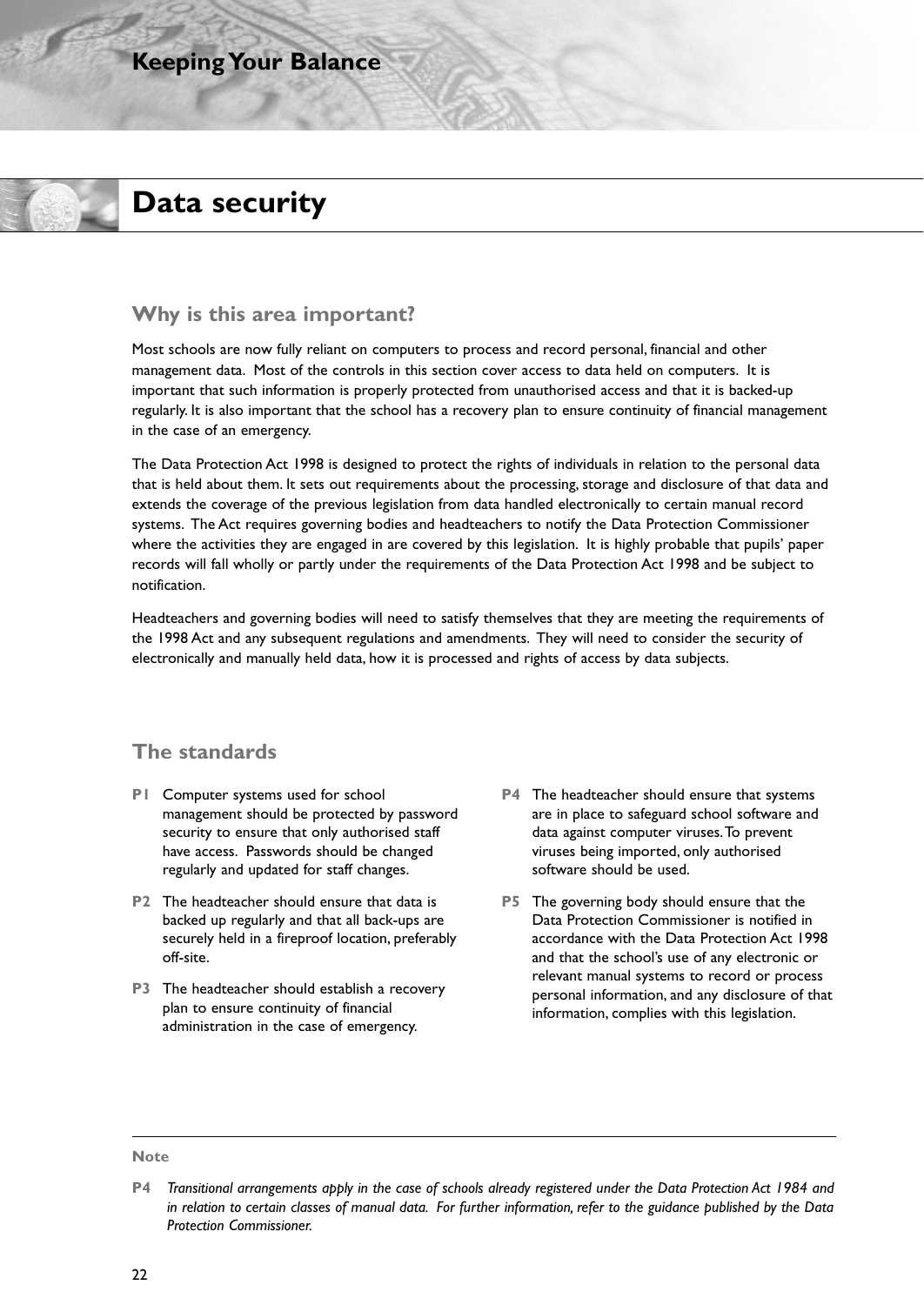## **Using the standards in schools**



#### **Using the standards questionnaire**

The printed standards questionnaire in *Keeping Your Balance* is designed to give a very broad picture of the way in which a school meets the standards for financial administration and control. It goes into much less detail than the diagnostic software described below.

Many of the questions have implications for the governing body. Governors should rightly expect that the implementation of much of what is contained in *Keeping Your Balance* is undertaken by the headteacher and relevant staff. The role of the governing body is to ensure that the headteacher and other staff are held to account for the school's finances. Except where the governing body has delegated a function to a single governor, individual governors should not become concerned about their personal role in this.

Use of the questionnaire or the diagnostic software is a voluntary but useful activity for a school, especially in preparing itself for an audit or inspection. Auditors and registered inspectors will find the outcomes particularly useful and, if provided, the completed questionnaire or software printout will form part of the evidence base for the audit or inspection.

#### **The diagnostic software**

**The Finances Self-evaluation Tool** for schools is an interactive version of *Keeping Your Balance*. It probes the robustness of schools' financial controls and financial management through a series of self-assessment questions grouped under the standards set out in this document. Good practice notes are attached to some of the standards to illustrate key points. The answer to each question is given as a percentage score. A comments box at the end of each set of questions allows schools to type in any immediate thoughts as they go through the tool. The scores and comments are then distilled into feedback tables at varying levels of detail, culminating in an overall school score on a four-point scale. The tool also produces an action plan on the basis of the school's scores, in priority order and in a format which can be customised by the school.

**The Finances Self-evaluation Tool** can be found at the following Website:

www.schools.audit-commission.gov.uk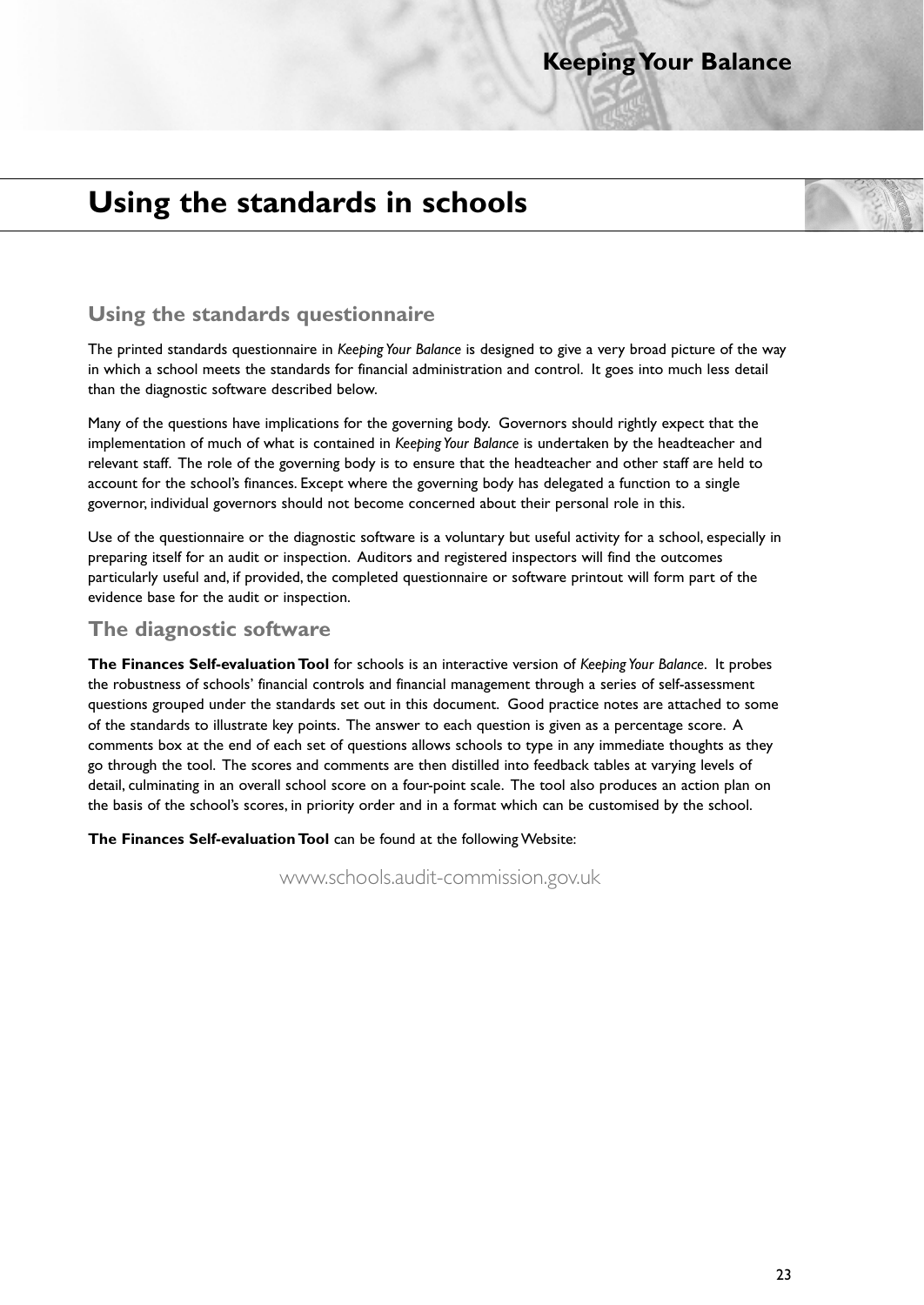|                | Governance                          | Fully in place | Partly in<br>place with<br>improvement<br>needed | Not in place<br>and comment<br>needed |
|----------------|-------------------------------------|----------------|--------------------------------------------------|---------------------------------------|
| AI             | Roles and responsibilities          |                |                                                  |                                       |
| A <sub>2</sub> | Finance committee                   |                |                                                  |                                       |
| A <sub>3</sub> | Clear limits of delegated authority |                |                                                  |                                       |
| A <sup>4</sup> | Financial information to governors  |                |                                                  |                                       |
| A <sub>5</sub> | Minutes of all meetings             |                |                                                  |                                       |
| A6             | Register of business interests      |                |                                                  |                                       |
|                | Comment (if needed)                 |                |                                                  |                                       |

| B              | <b>Planning</b>                             | Fully in place | Partly in<br>place with<br>improvement<br>needed | Not in place<br>and comment<br>needed |
|----------------|---------------------------------------------|----------------|--------------------------------------------------|---------------------------------------|
| <b>BI</b>      | SDP - educational goals                     |                |                                                  |                                       |
| <b>B2</b>      | SDP - three-year outline priorities         |                |                                                  |                                       |
| B <sub>3</sub> | SDP - one-year detailed objectives          |                |                                                  |                                       |
| <b>B4</b>      | New initiatives fully costed                |                |                                                  |                                       |
| <b>B5</b>      | Continuing commitments costed               |                |                                                  |                                       |
| <b>B6</b>      | Financial planning timetable                |                |                                                  |                                       |
| <b>B7</b>      | School development plan - budget link       |                |                                                  |                                       |
| B <sub>8</sub> | Balanced budget based on income/expenditure |                |                                                  |                                       |
| B <sub>9</sub> | Periodic review of main budget headings     |                |                                                  |                                       |
| <b>B10</b>     | Profiled budget                             |                |                                                  |                                       |
| BII            | Earmarking of surpluses                     |                |                                                  |                                       |
| B12            | Approval of the budget                      |                |                                                  |                                       |
| B13            | Information to the LEA                      |                |                                                  |                                       |
|                | Comment (if needed)                         |                |                                                  |                                       |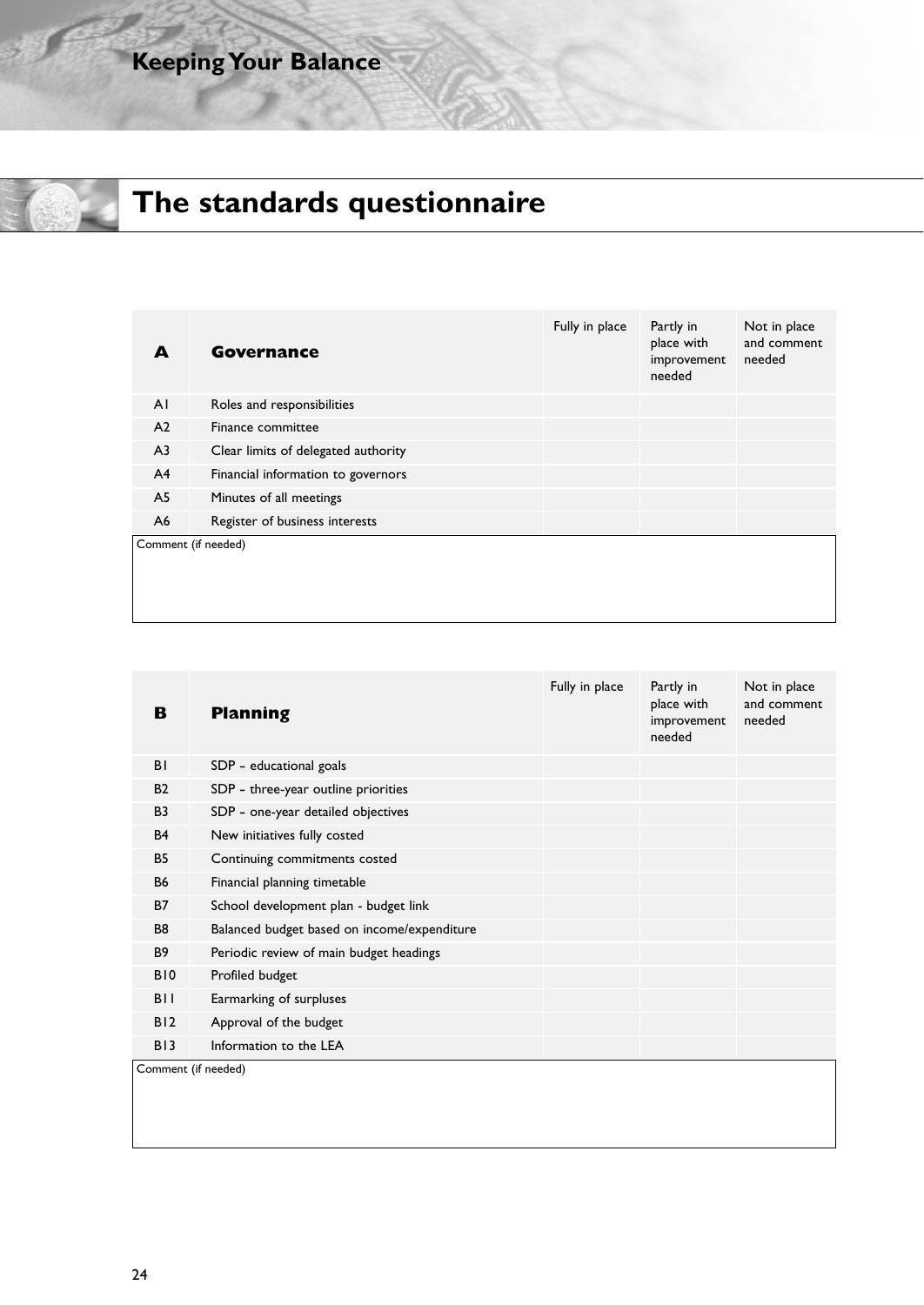**EARRATUM:** Please use the below rather than the Questionnaire on the next page apologies for the inconvenience.

#### **QUESTIONNAIRE SECTION C**

|                | <b>Budget monitoring</b>                        | Fully in place | Partly in<br>place with<br>improvement<br>needed | Not in place<br>and<br>comment<br>below |
|----------------|-------------------------------------------------|----------------|--------------------------------------------------|-----------------------------------------|
| C <sub>1</sub> | Monthly budget monitoring                       |                |                                                  |                                         |
| C <sub>2</sub> | Regular monitoring reports to governing body    |                |                                                  |                                         |
| C <sub>3</sub> | Monitoring spending on SDP initiatives          |                |                                                  |                                         |
| C <sub>4</sub> | Reviewing devolved budget elements              |                |                                                  |                                         |
| C <sub>5</sub> | Cash flow forecasting (in bank account schools) |                |                                                  |                                         |
|                | Comment (if needed)                             |                |                                                  |                                         |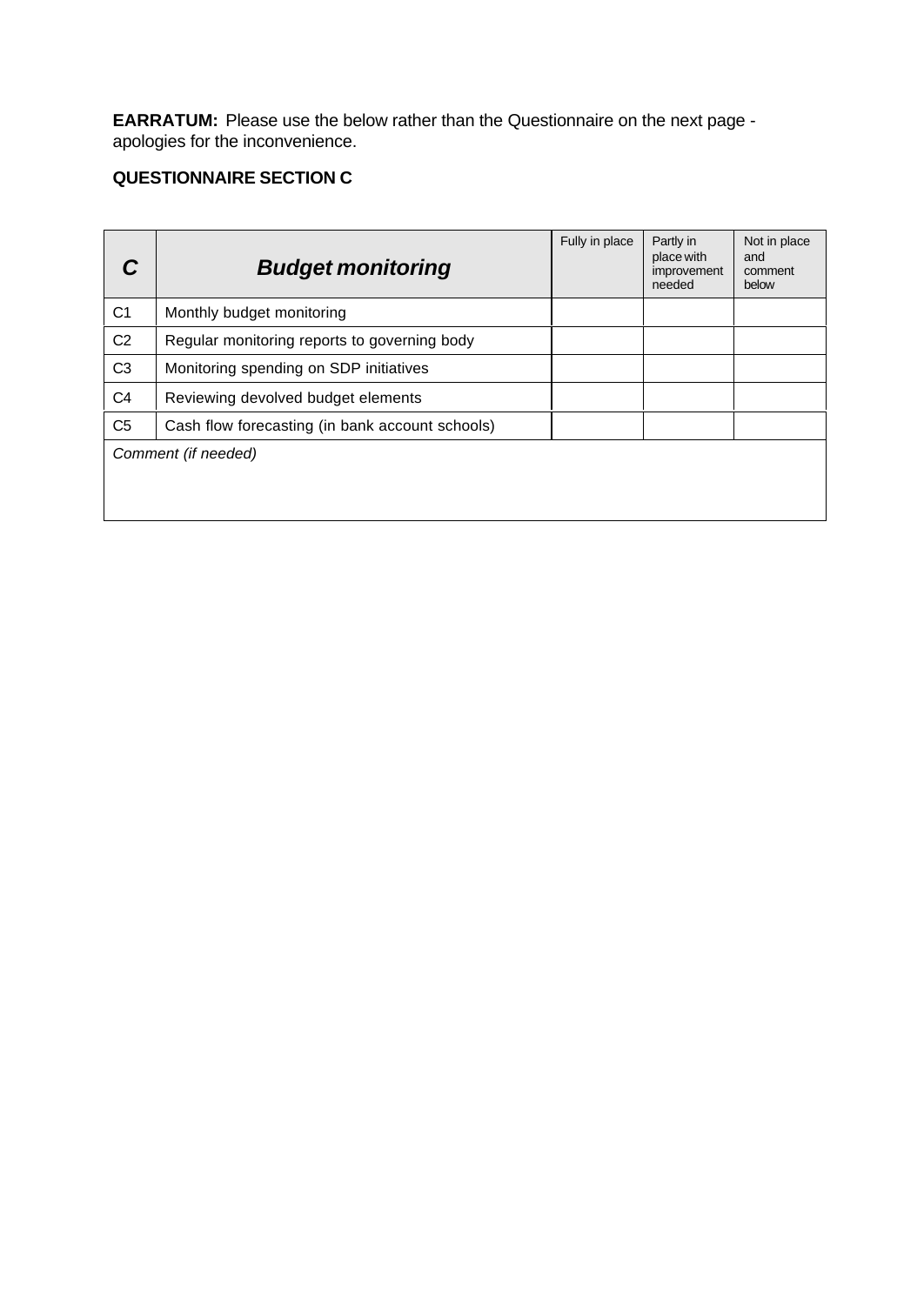

|                | <b>Budget monitoring</b>            | Fully in place | Partly in<br>place with<br>improvement<br>needed | Not in place<br>and comment<br>needed |
|----------------|-------------------------------------|----------------|--------------------------------------------------|---------------------------------------|
| CI             | Roles and responsibilities          |                |                                                  |                                       |
| C <sub>2</sub> | Finance committee                   |                |                                                  |                                       |
| C <sub>3</sub> | Clear limits of delegated authority |                |                                                  |                                       |
| C <sub>4</sub> | Financial information to governors  |                |                                                  |                                       |
| C <sub>5</sub> | Minutes of all meetings             |                |                                                  |                                       |
|                | Comment (if needed)                 |                |                                                  |                                       |
|                |                                     |                |                                                  |                                       |

| D                   | <b>Purchasing</b>                                   | Fully in place | Partly in<br>place with<br>improvement<br>needed | Not in place<br>and comment<br>needed |
|---------------------|-----------------------------------------------------|----------------|--------------------------------------------------|---------------------------------------|
| DI                  | Seek value for money when purchasing                |                |                                                  |                                       |
| D <sub>2</sub>      | Expenditure limits - governors' authorisation       |                |                                                  |                                       |
| D <sub>3</sub>      | Expenditure limits - three quotations               |                |                                                  |                                       |
| D <sub>4</sub>      | Reporting when quotation accepted is not the lowest |                |                                                  |                                       |
| D <sub>5</sub>      | Policy and limit for going out to tender            |                |                                                  |                                       |
| D <sub>6</sub>      | Contracts specification defines service             |                |                                                  |                                       |
| D7                  | Approval for agreements with capital implications   |                |                                                  |                                       |
| D <sub>8</sub>      | Use of written pre-numbered order forms             |                |                                                  |                                       |
| D <sub>9</sub>      | Orders used for school purposes only                |                |                                                  |                                       |
| <b>D10</b>          | Order signatory on list approved by governing body  |                |                                                  |                                       |
| <b>DII</b>          | Responsibilities of signatory                       |                |                                                  |                                       |
| DI2                 | Orders entered as commitments on budget             |                |                                                  |                                       |
| D13                 | Checks on receipt of goods and services             |                |                                                  |                                       |
| DI4                 | Payment on proper invoices only                     |                |                                                  |                                       |
| DI5                 | Certification of invoices for payment               |                |                                                  |                                       |
| D16                 | List of those authorised to certify invoices        |                |                                                  |                                       |
| D <sub>17</sub>     | Paid invoices marked 'Paid' and stored securely     |                |                                                  |                                       |
| Comment (if needed) |                                                     |                |                                                  |                                       |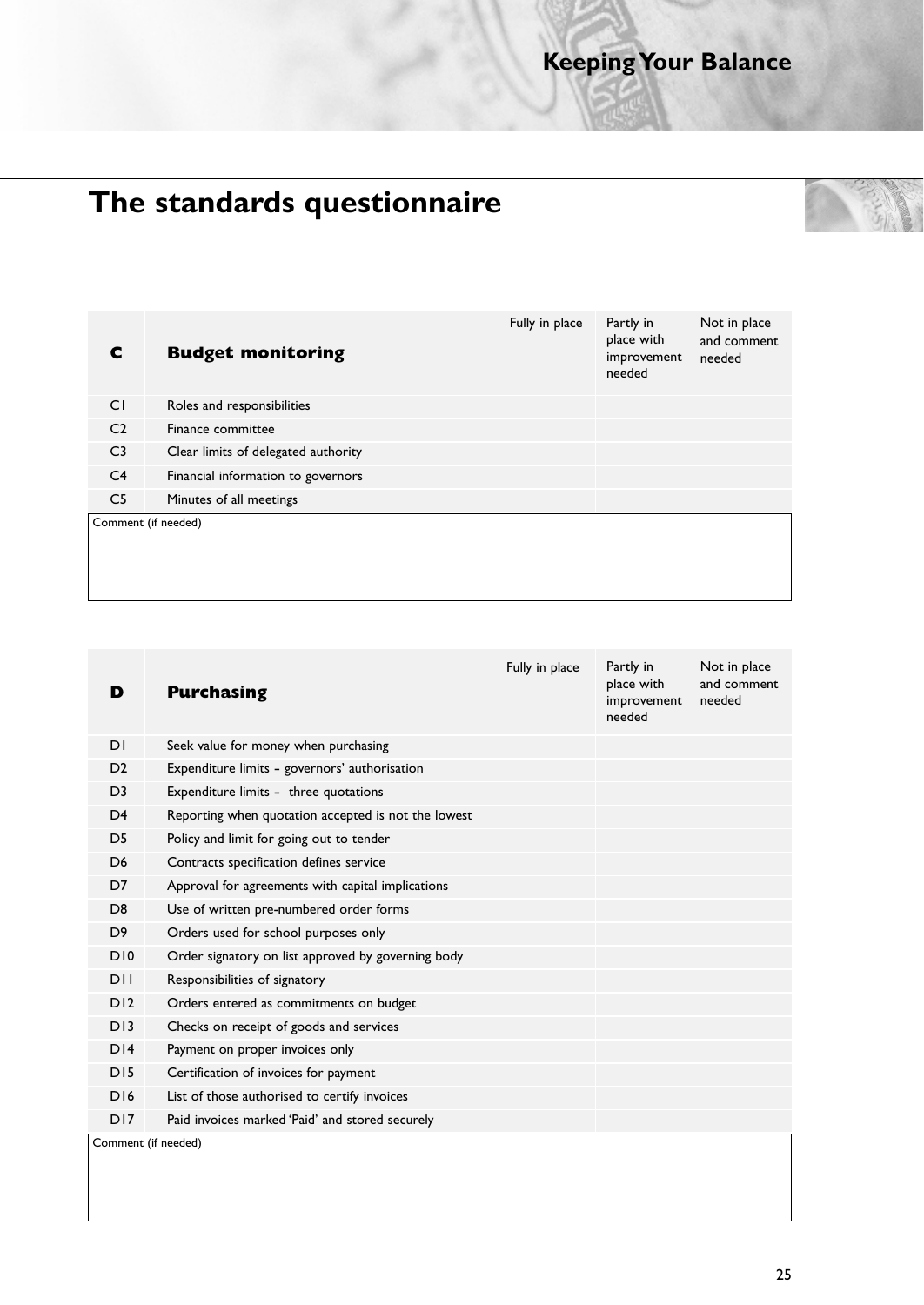| E              | <b>Financial controls</b>                | Fully in place | Partly in<br>place with<br>improvement<br>needed | Not in place<br>and comment<br>needed |
|----------------|------------------------------------------|----------------|--------------------------------------------------|---------------------------------------|
| EI             | Written description of financial systems |                |                                                  |                                       |
| E <sub>2</sub> | Finance control when staff absent        |                |                                                  |                                       |
| E <sub>3</sub> | Separation of duties                     |                |                                                  |                                       |
| E <sub>4</sub> | Properly maintained accounting record    |                |                                                  |                                       |
| E <sub>5</sub> | Traceability of transactions             |                |                                                  |                                       |
| E <sub>6</sub> | Rules for document alteration            |                |                                                  |                                       |
| E7             | Security of accounting records           |                |                                                  |                                       |
| E8             | Separate accounting for earmarked funds  |                |                                                  |                                       |
|                | Comment (if needed)                      |                |                                                  |                                       |

| F               | Income                                               | Fully in place | Partly in<br>place with<br>improvement<br>needed | Not in place<br>and comment<br>needed |
|-----------------|------------------------------------------------------|----------------|--------------------------------------------------|---------------------------------------|
| FI.             | Governors' charging policy                           |                |                                                  |                                       |
| F <sub>2</sub>  | Records kept of all income due                       |                |                                                  |                                       |
| F <sub>3</sub>  | Lettings authorised by headteacher                   |                |                                                  |                                       |
| F <sub>4</sub>  | Separation of responsibilities                       |                |                                                  |                                       |
| F <sub>5</sub>  | Invoices issued within 30 days                       |                |                                                  |                                       |
| F <sub>6</sub>  | Pre-numbered receipts issued and securely stored     |                |                                                  |                                       |
| F7              | Security of cash and cheques                         |                |                                                  |                                       |
| F <sub>8</sub>  | Banking arrangements                                 |                |                                                  |                                       |
| F <sub>9</sub>  | Income collection not used for payments              |                |                                                  |                                       |
| F <sub>10</sub> | Reconciliation of collections and deposits           |                |                                                  |                                       |
| FII.            | Procedures for unpaid invoices and writing-off debts |                |                                                  |                                       |
| F12             | Machine cash handling by two people                  |                |                                                  |                                       |
| F13             | Record of transfers of money between staff           |                |                                                  |                                       |
|                 | Comment (if needed)                                  |                |                                                  |                                       |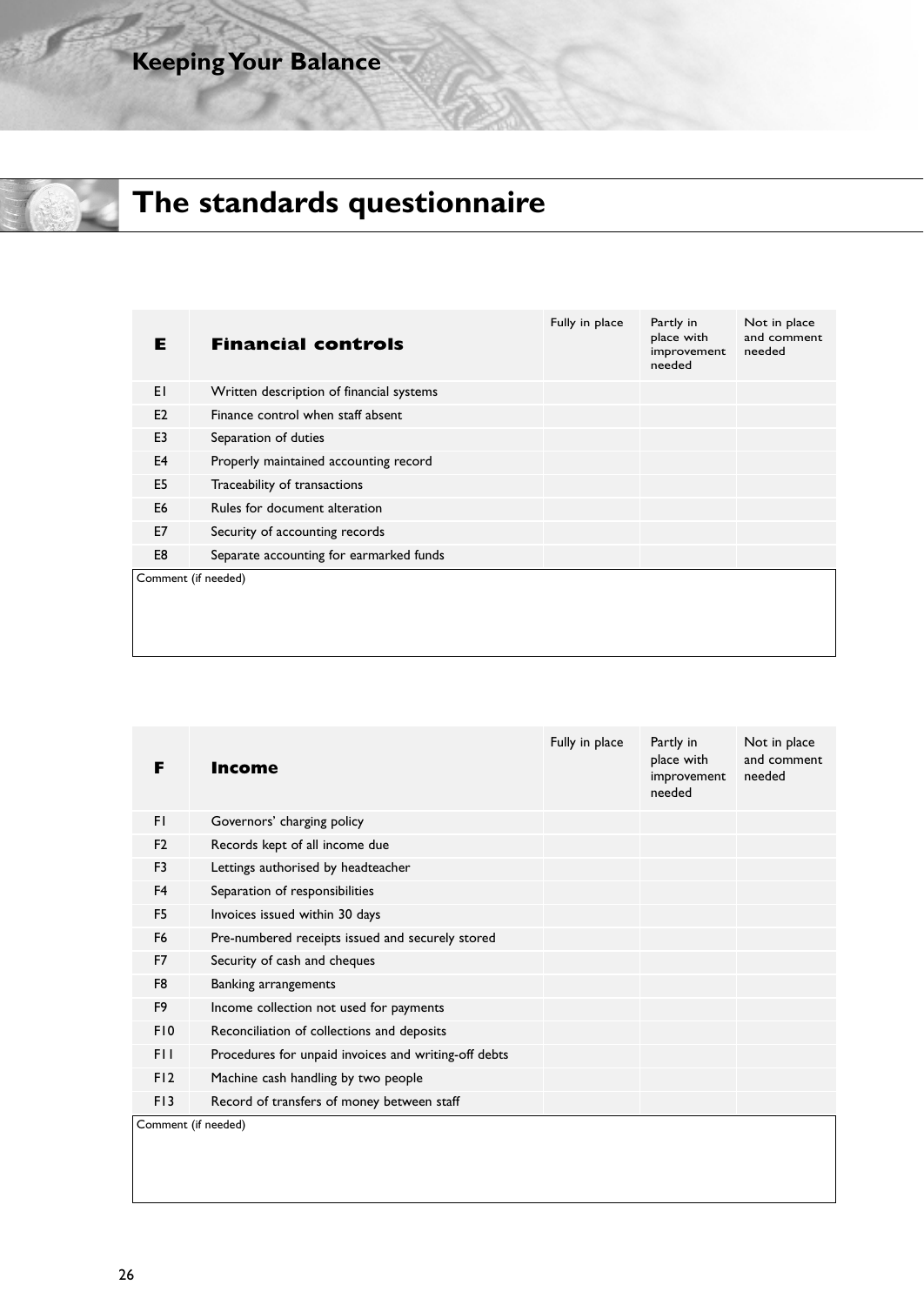

| G                   | <b>Banking</b>                                 | Fully in place | Partly in<br>place with<br>improvement<br>needed | Not in place<br>and comment<br>needed |
|---------------------|------------------------------------------------|----------------|--------------------------------------------------|---------------------------------------|
| GI                  | Regular bank statements and reconciliation     |                |                                                  |                                       |
| G2                  | Reconciliations reviewed and certified         |                |                                                  |                                       |
| G <sub>3</sub>      | Separation of duties                           |                |                                                  |                                       |
| G <sub>4</sub>      | Optimal investments of surpluses               |                |                                                  |                                       |
| G <sub>5</sub>      | No use of private bank accounts                |                |                                                  |                                       |
| G <sub>6</sub>      | No overdrafts                                  |                |                                                  |                                       |
| G7                  | Approval for loans not from the LEA            |                |                                                  |                                       |
| G8                  | Procedures for chequebook use                  |                |                                                  |                                       |
| G9                  | Supporting vouchers for chequebook signatories |                |                                                  |                                       |
| G10                 | All cheques crossed                            |                |                                                  |                                       |
| GII                 | Cheque signature requirements                  |                |                                                  |                                       |
| GI2                 | Security of chequebooks                        |                |                                                  |                                       |
| G13                 | List of bank accounts and signatories          |                |                                                  |                                       |
| Comment (if needed) |                                                |                |                                                  |                                       |

| н                   | <b>Payroll</b>                           | Fully in place | Partly in<br>place with<br>improvement<br>needed | Not in place<br>and comment<br>needed |
|---------------------|------------------------------------------|----------------|--------------------------------------------------|---------------------------------------|
| H1                  | Procedures for personnel/payroll matters |                |                                                  |                                       |
| H <sub>2</sub>      | Separation of duties                     |                |                                                  |                                       |
| H <sub>3</sub>      | Staff responsibilities                   |                |                                                  |                                       |
| H <sub>4</sub>      | Procedures for payroll administration    |                |                                                  |                                       |
| H <sub>5</sub>      | Authorised access to personal files      |                |                                                  |                                       |
| H <sub>6</sub>      | Proper payroll transactions              |                |                                                  |                                       |
| H7                  | Regular updating of staff employed       |                |                                                  |                                       |
| H8                  | Regular payroll checks                   |                |                                                  |                                       |
| Comment (if needed) |                                          |                |                                                  |                                       |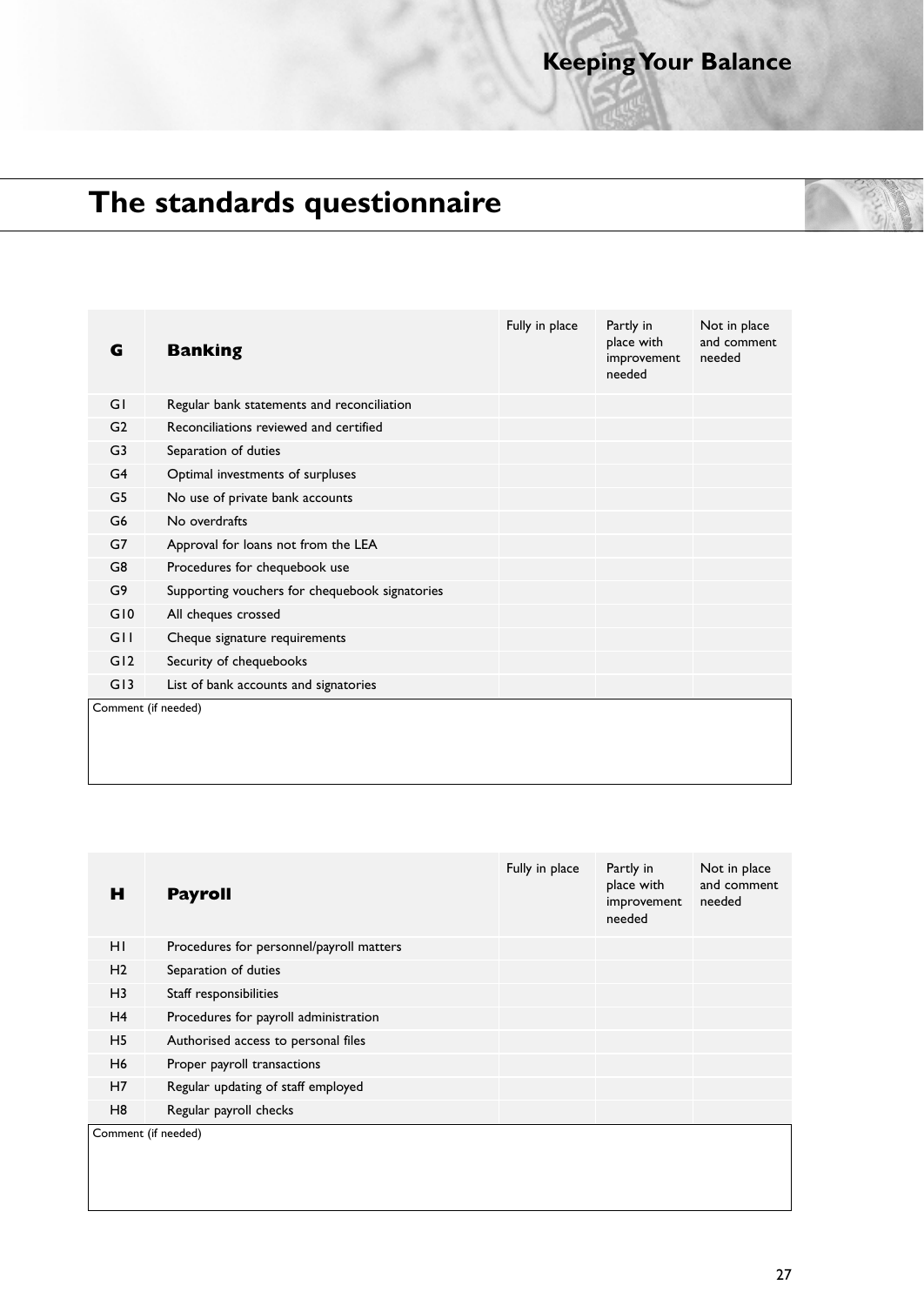|    | <b>Petty cash</b>                                | Fully in place | Partly in<br>place with<br>improvement<br>needed | Not in place<br>and comment<br>needed |
|----|--------------------------------------------------|----------------|--------------------------------------------------|---------------------------------------|
| П  | Agreed level of petty cash                       |                |                                                  |                                       |
| 2  | Security of and authorised access to petty cash  |                |                                                  |                                       |
| J3 | Proper use of petty cash                         |                |                                                  |                                       |
| 4  | Expenditure supported by receipts and vouchers   |                |                                                  |                                       |
| 5  | Proper records of transactions                   |                |                                                  |                                       |
| 6  | Regular independent check on petty cash          |                |                                                  |                                       |
| 7  | No personal cheques encashed                     |                |                                                  |                                       |
| J8 | Imprest accounts reconciled with bank statements |                |                                                  |                                       |
|    | Comment (if needed)                              |                |                                                  |                                       |

| К              | Value-added and income tax                            | Fully in place | Partly in<br>place with<br>improvement<br>needed | Not in place<br>and comment<br>needed |
|----------------|-------------------------------------------------------|----------------|--------------------------------------------------|---------------------------------------|
| K1             | All relevant staff know VAT and other tax regulations |                |                                                  |                                       |
| K <sub>2</sub> | Payments on VAT invoices only                         |                |                                                  |                                       |
| K <sub>3</sub> | Procedures for VAT on trips and business activities   |                |                                                  |                                       |
| K <sub>4</sub> | Payments according to CIS                             |                |                                                  |                                       |
|                | Comment (if needed)                                   |                |                                                  |                                       |
|                |                                                       |                |                                                  |                                       |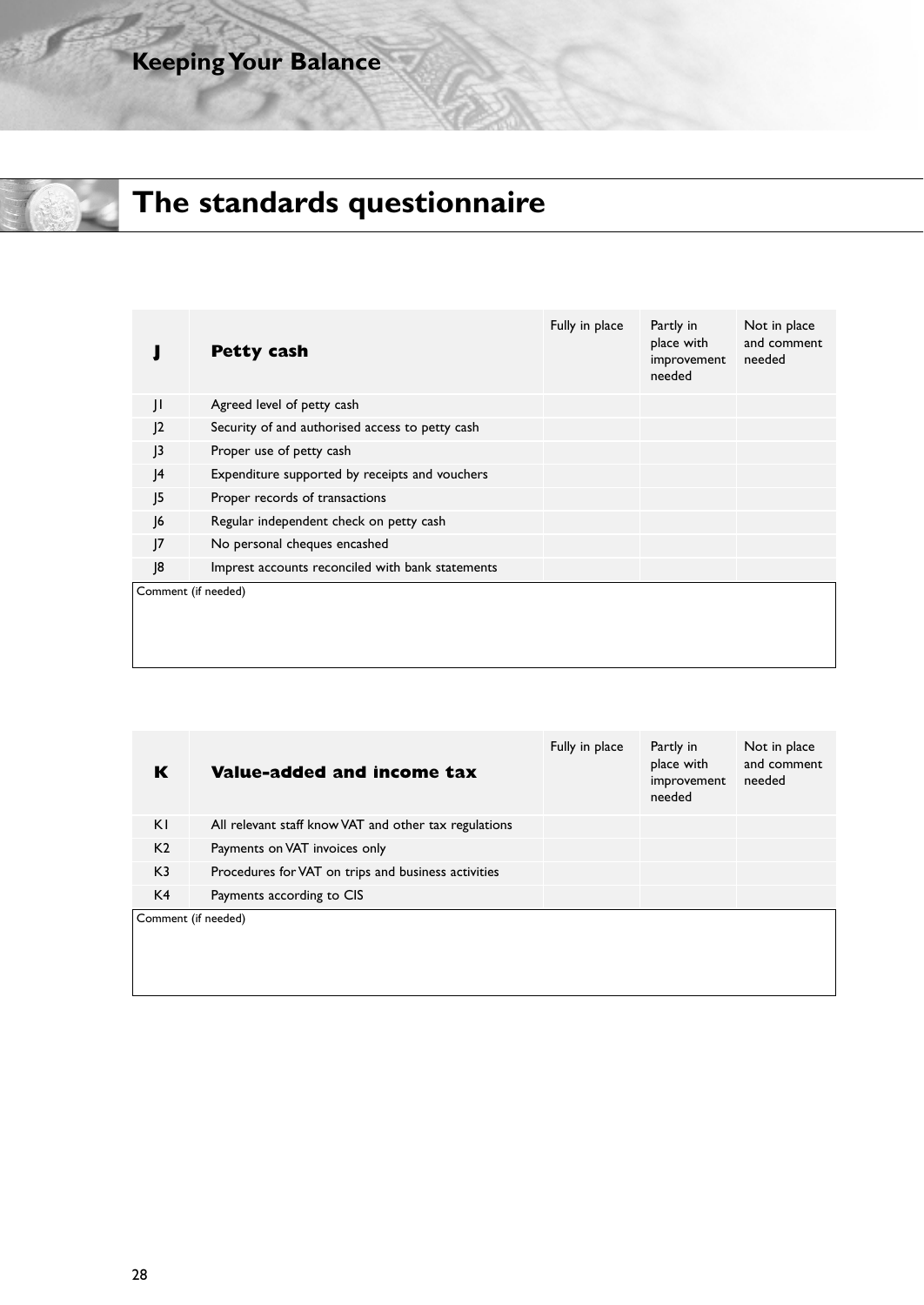

|                 | <b>Voluntary funds</b>                              | Fully in place | Partly in<br>place with<br>improvement<br>needed | Not in place<br>and comment<br>needed |
|-----------------|-----------------------------------------------------|----------------|--------------------------------------------------|---------------------------------------|
| $\mathsf{L}$    | Separate accounting from school budget              |                |                                                  |                                       |
| L <sub>2</sub>  | Funds registered with Charity Commission            |                |                                                  |                                       |
| L <sub>3</sub>  | Treasurer appointed to oversee the fund             |                |                                                  |                                       |
| L <sub>4</sub>  | Independent auditor appointed                       |                |                                                  |                                       |
| L <sub>5</sub>  | Same standards of accounting as for school budget   |                |                                                  |                                       |
| L <sub>6</sub>  | Use for voluntary funds only                        |                |                                                  |                                       |
| L7              | Audited accounts to governing body annually         |                |                                                  |                                       |
| L8              | Audited accounts copied to the LEA after acceptance |                |                                                  |                                       |
| L9              | Procedures for signing cheques                      |                |                                                  |                                       |
| L <sub>10</sub> | At least monthly banking                            |                |                                                  |                                       |
| LH              | Procedures for issuing receipts                     |                |                                                  |                                       |
| LI2             | Regular reconciliations with bank statements        |                |                                                  |                                       |
| L13             | Insurance cover for voluntary funds                 |                |                                                  |                                       |
|                 | Comment (if needed)                                 |                |                                                  |                                       |

| М              | <b>Assets</b>                                     | Fully in place | Partly in<br>place with<br>improvement<br>needed | Not in place<br>and comment<br>needed |
|----------------|---------------------------------------------------|----------------|--------------------------------------------------|---------------------------------------|
| MI             | Maintenance of stock levels                       |                |                                                  |                                       |
| M <sub>2</sub> | Security marking and maintenance of inventories   |                |                                                  |                                       |
| M <sub>3</sub> | Check on inventories annually                     |                |                                                  |                                       |
| M4             | Procedures for property taken off-site            |                |                                                  |                                       |
| M <sub>5</sub> | Authorisation of write-offs and disposals         |                |                                                  |                                       |
| M6             | Security of safes and keys                        |                |                                                  |                                       |
| M <sub>7</sub> | Plan for maintenance and development of buildings |                |                                                  |                                       |
|                | Comment (if needed)                               |                |                                                  |                                       |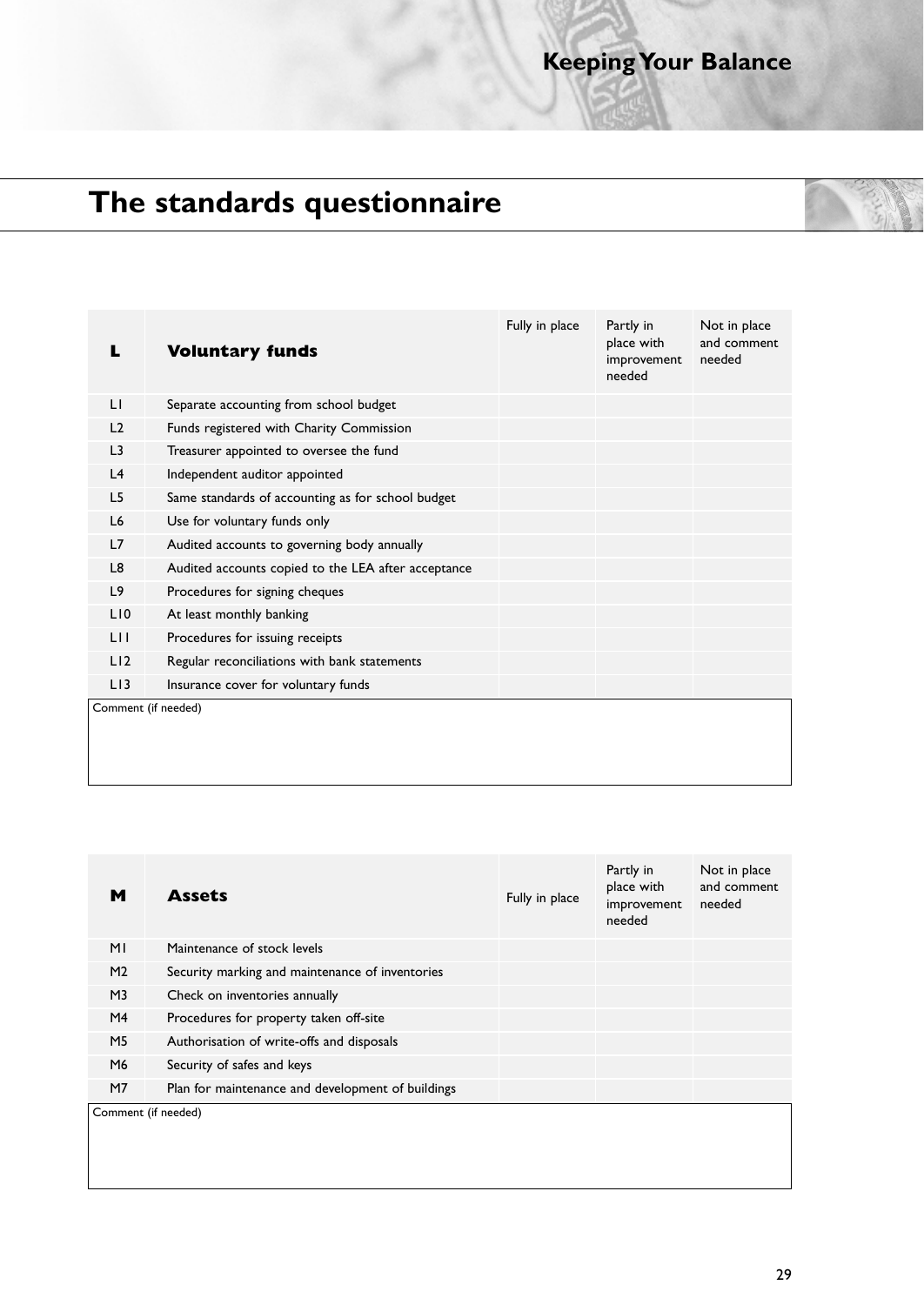| N                   | <b>Insurance</b>                                     | Fully in place | Partly in<br>place with<br>improvement<br>needed | Not in place<br>and comment<br>needed |
|---------------------|------------------------------------------------------|----------------|--------------------------------------------------|---------------------------------------|
| <b>ΝΙ</b>           | Annual review of risks and arrangements              |                |                                                  |                                       |
| N <sub>2</sub>      | Additional insurance for risks not otherwise covered |                |                                                  |                                       |
| N <sub>3</sub>      | Procedures for notification of new risks and changes |                |                                                  |                                       |
| N <sub>4</sub>      | No indemnity to third parties without authorisation  |                |                                                  |                                       |
| N <sub>5</sub>      | Notification of insurance losses and claims          |                |                                                  |                                       |
| N <sub>6</sub>      | Insurance of property taken off-site                 |                |                                                  |                                       |
| Comment (if needed) |                                                      |                |                                                  |                                       |

| P              | Data security                           | Fully in place | Partly in<br>place with<br>improvement<br>needed | Not in place<br>and comment<br>needed |
|----------------|-----------------------------------------|----------------|--------------------------------------------------|---------------------------------------|
| <b>PI</b>      | Security of access                      |                |                                                  |                                       |
| P <sub>2</sub> | Back-up procedures                      |                |                                                  |                                       |
| P <sub>3</sub> | Recovery plan for emergency or disaster |                |                                                  |                                       |
| P <sub>4</sub> | Protection against computer viruses     |                |                                                  |                                       |
| P5             | Data Protection Act notification        |                |                                                  |                                       |
|                | Comment (if needed)                     |                |                                                  |                                       |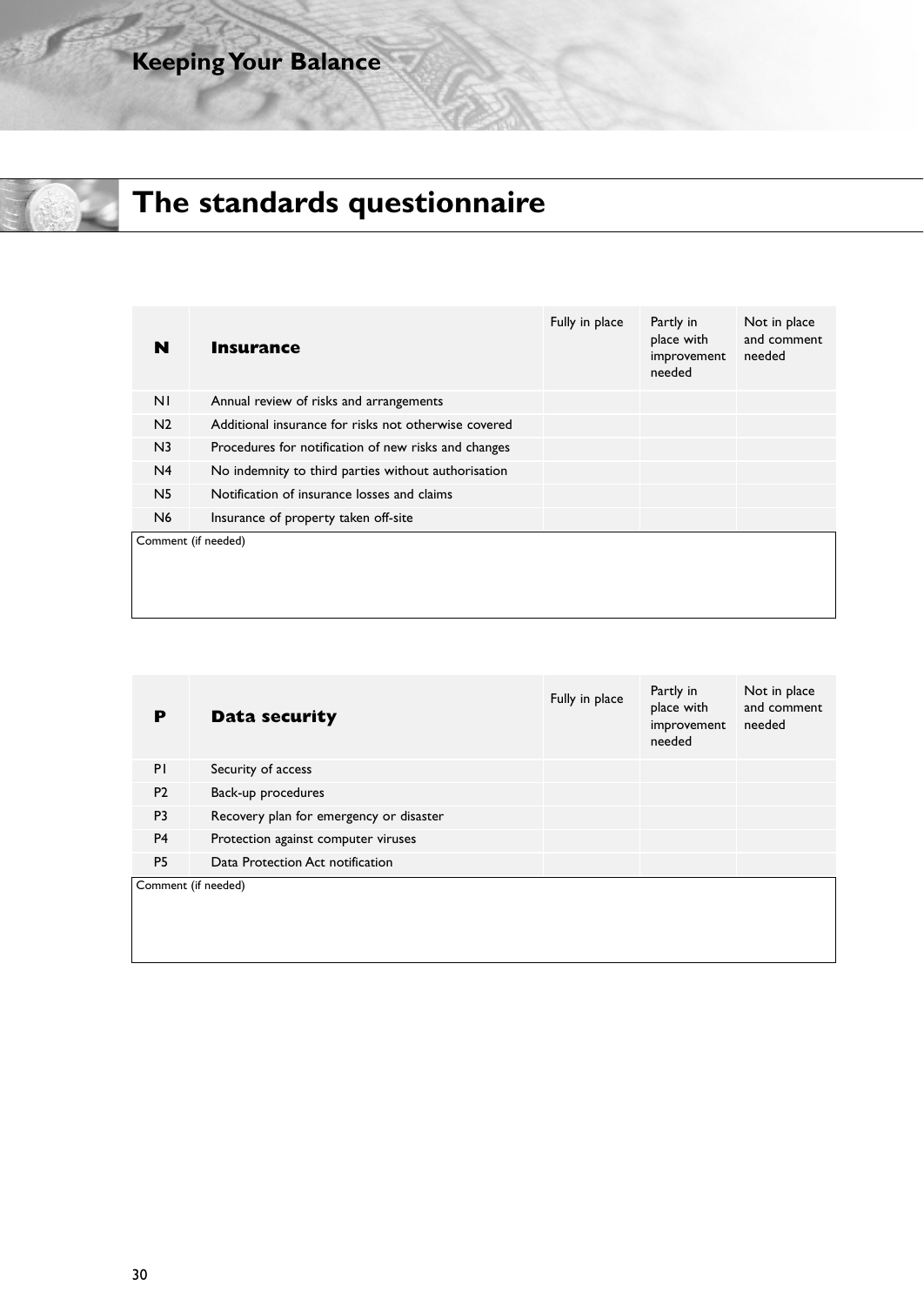